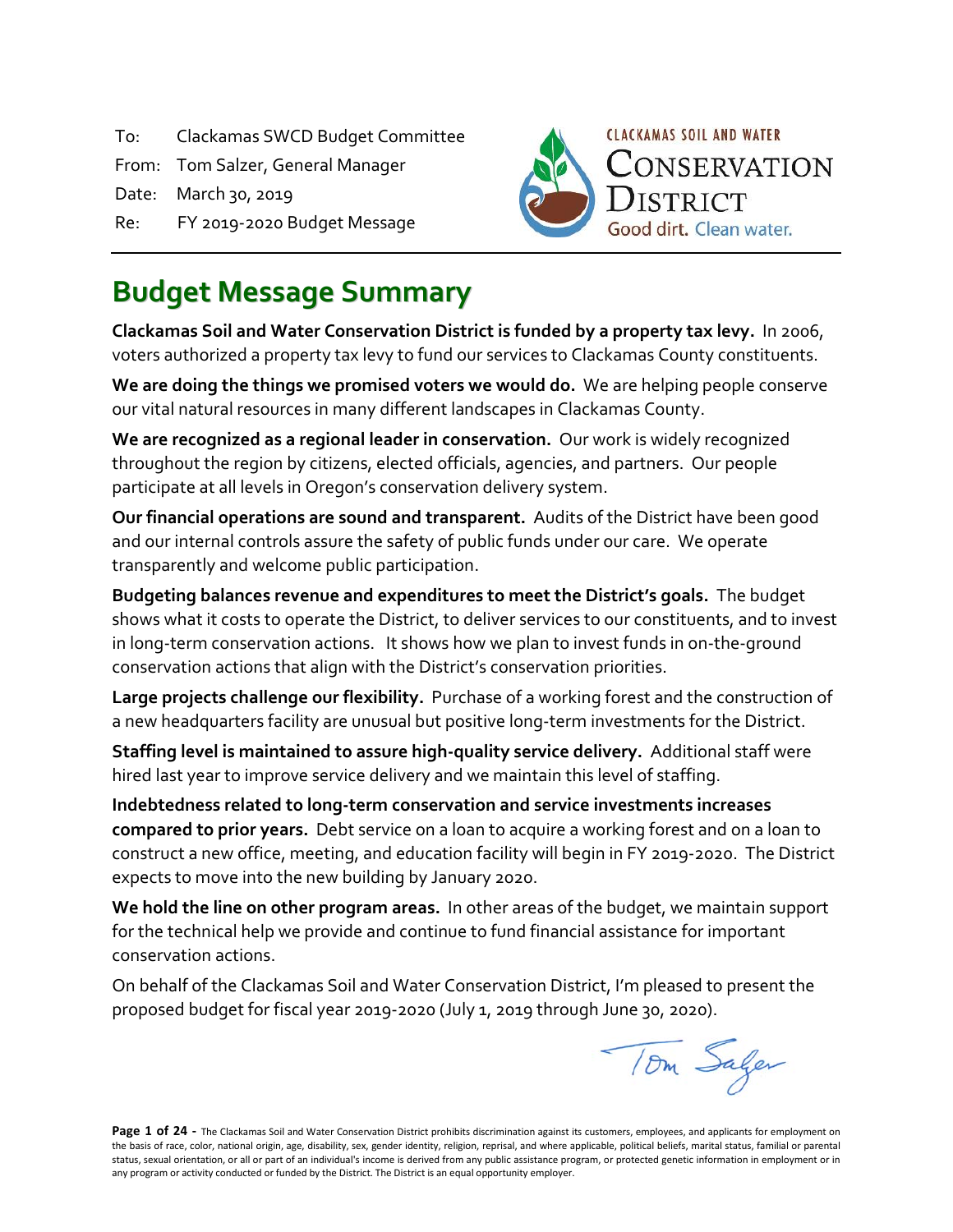# <span id="page-1-0"></span>**Contents**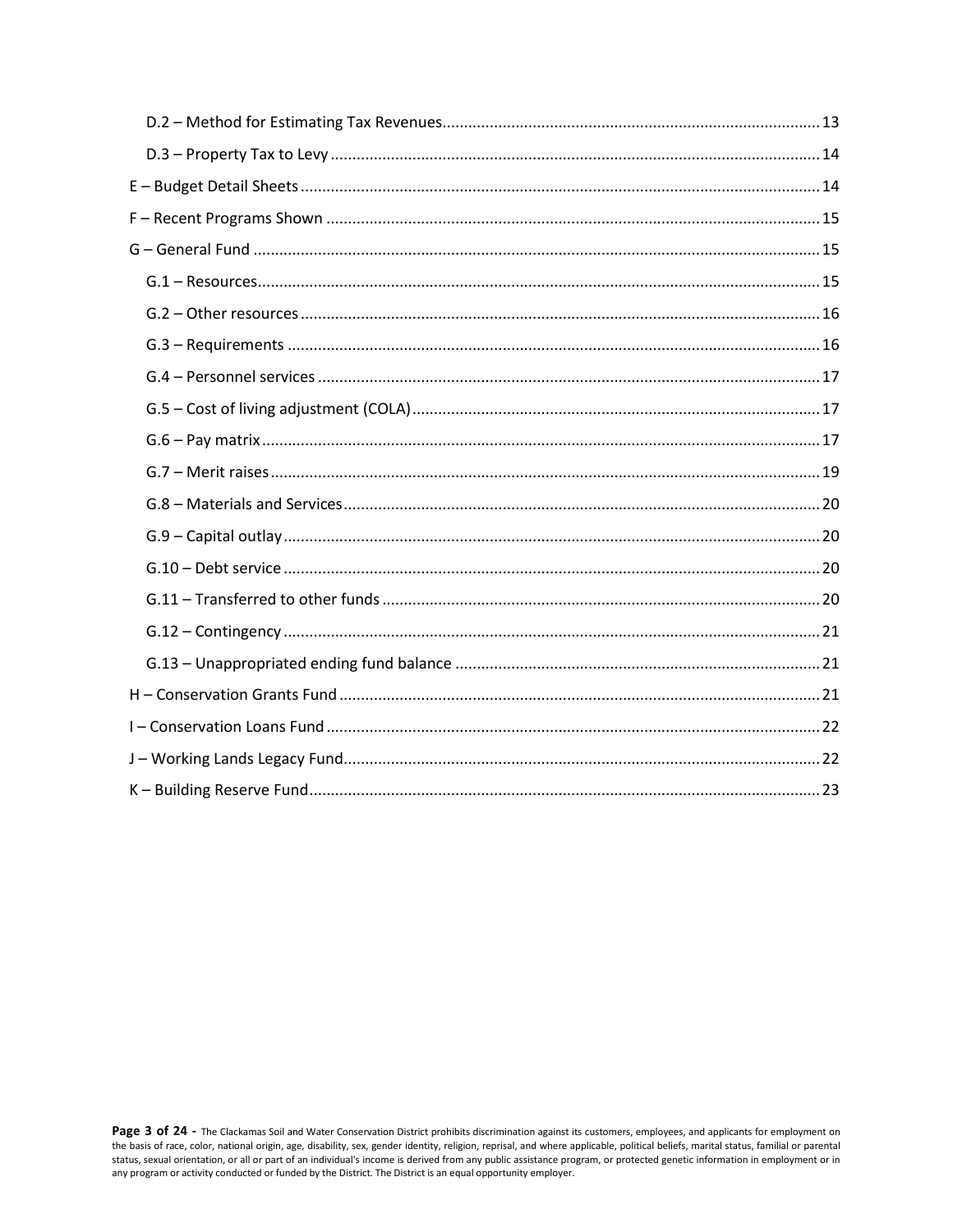# <span id="page-3-0"></span>**Purpose**

This budget message is provided to explain the Budget Officer's proposal for a fiscal year 2019- 2020 budget, covering the period from July 1, 2019 through June 30, 2020. By policy, the Budget Officer is the Clackamas Soil and Water Conservation District's General Manager.

The Clackamas County Assessor provides a good summary of what the District does:

*Clackamas County Soil and Conservation - Oregon's Soil and Water Conservation Districts provide technical assistance, educational outreach, and other conservation services to landowners, managers, and citizens. The district provides leadership in delivery of state water quality programs, watershed enhancement programs, and local conservation efforts that contribute to the Oregon Plan for Salmon and Watersheds. The Districts coordinate and partner with state and federal natural resource agencies, private organizations, and local governments.*

The Clackamas Soil and Water Conservation District's legal boundary is identical to that of Clackamas County. Because the eastern part of the County is primarily public land, most of the District's work occurs on private lands in the western half of the County.



# <span id="page-3-1"></span>**Summary of Significant Changes**

## <span id="page-3-2"></span>**Individual work groups become departments**

In the fiscal year 2017-2018 budget, the Conservation Services Department contained several work groups. In fiscal year 2018-2019, we replaced the Conservation Services Department with those work groups. This departmental structure continues in fiscal year 2019-2020 with these departments in the General Fund:

Page 4 of 24 - The Clackamas Soil and Water Conservation District prohibits discrimination against its customers, employees, and applicants for employment on the basis of race, color, national origin, age, disability, sex, gender identity, religion, reprisal, and where applicable, political beliefs, marital status, familial or parental status, sexual orientation, or all or part of an individual's income is derived from any public assistance program, or protected genetic information in employment or in any program or activity conducted or funded by the District. The District is an equal opportunity employer.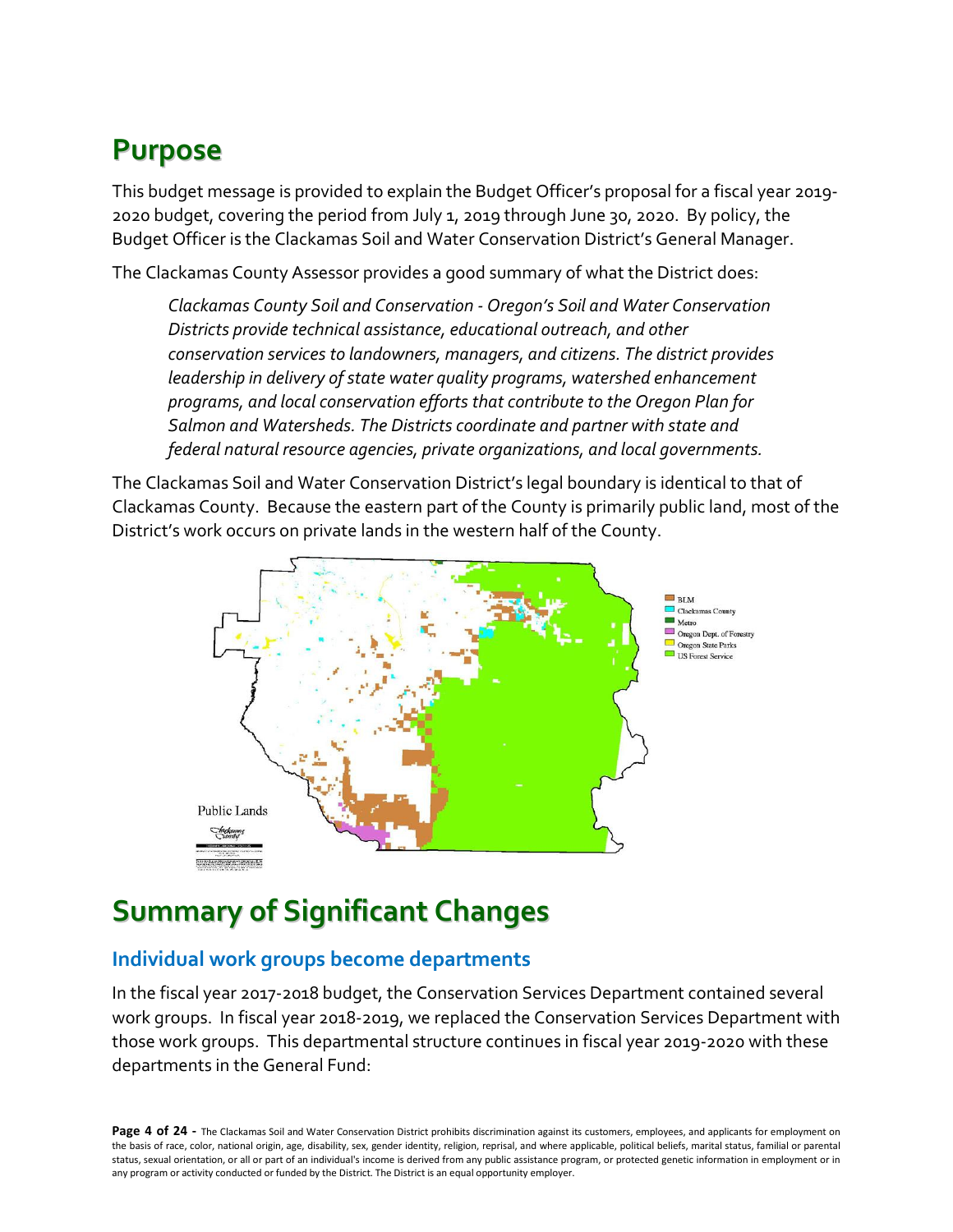- District Operations
- Conservation Planning
- WeedWise
- Education and Outreach
- Land Management
- Not Allocated to Any Department

The first four departments (District Operations, Conservation Planning, WeedWise, and Education and Outreach) each have a departmental manager to help maintain progress toward achieve the District's goals.

### <span id="page-4-0"></span>**Departmental budgets simplified**

The budget for each department was simplified last year and we continue that practice this cycle. In each department, the total for salaries, wages, and benefits is shown on one line rather than on separate lines. In the materials and services section of departmental budgets, higher level categories are shown to help reduce congestion in the budget.

Many materials and services costs are not particularly meaningful at the departmental level. Accordingly, costs such as insurance and vehicles have been incorporated into the Not Allocated to Any Department sheet because spreading these costs across individual departments was not meaningful.

#### <span id="page-4-1"></span>**Grants to partners moved to General Fund**

Last year we moved grants to partners to the General Fund. We continue this practice in fiscal year 2019-2020.

# <span id="page-4-2"></span>**Structure of the Budget Message**

# <span id="page-4-3"></span>**Abbreviations and Phrases**

Abbreviations used in this document and appendices include:

- **AV** for Assessed Valuation
- **District** for Clackamas Soil and Water Conservation District
- **FY** for Fiscal Year
- **ORS** for Oregon Revised Statute

When used in this document, "**last year**" means FY 2017-2018, "**this year**" means FY 2018- 2019, and "**next year**" means FY 2019-2020.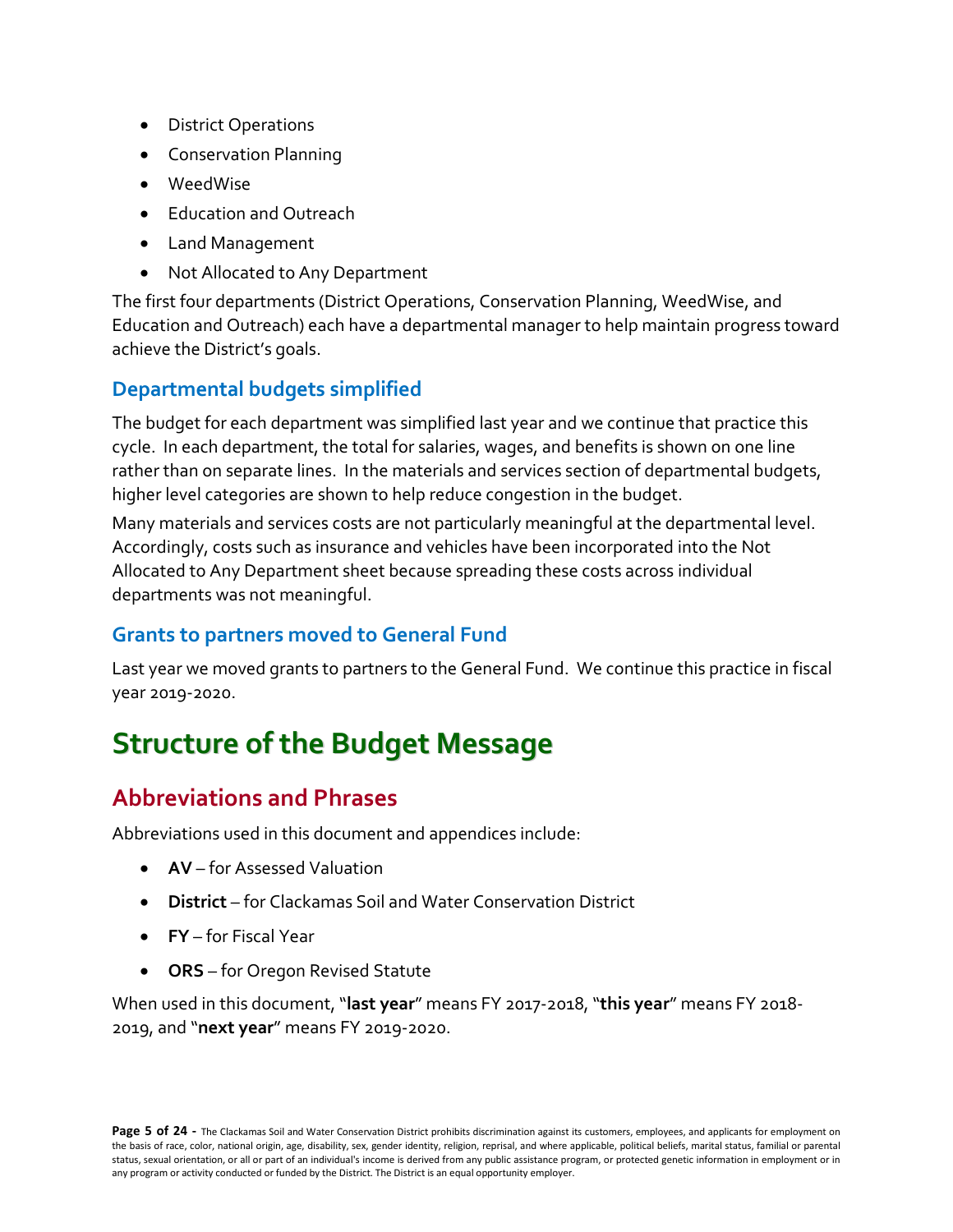# <span id="page-5-0"></span>**Appendices**

In previous versions of the Budget Message, contextual and explanatory information was provided before the discussion of the proposed budget. While this presented a logical sequence to help prepare readers to better understand the Budget Message, it also contributed to a rather voluminous document. In this Budget Message, those topics are relegated to appendices to help make the core Budget Message less overwhelming.

# <span id="page-5-1"></span>**Specific appendices**

The appendices to this Budget Message are:

- Appendix 1 Budgeting Processes and Requirements
- Appendix 2 Policies and Performance
- Appendix 3 Economic Conditions and Management
- Appendix 4 About the Clackamas SWCD

A convenient starting point for budget documents and related information is the District's website at this link[: https://conservationdistrict.org/tag/budget](https://conservationdistrict.org/tag/budget)

#### *Appendix 1: Budget Processes and Requirements*

This section identifies the Budget Officer and talks about why we have a Budget Message, including what must be included in the Budget Message. Budget Committee members and functions are described. An overview of the Committee's duties is described.

#### *Appendix 2: Policies and Performance*

The District's financial policies and program performance are discussed in Appendix 2.

#### *Appendix 3: Economic Conditions and Management*

Appendix 3 describes the economic conditions faced by the District as the proposed budget was being developed and discusses management approaches for dealing with those conditions.

#### *Appendix 4: About the Clackamas SWCD*

Appendix 4 provides background information about the District, land uses in Clackamas County, and existing District programs.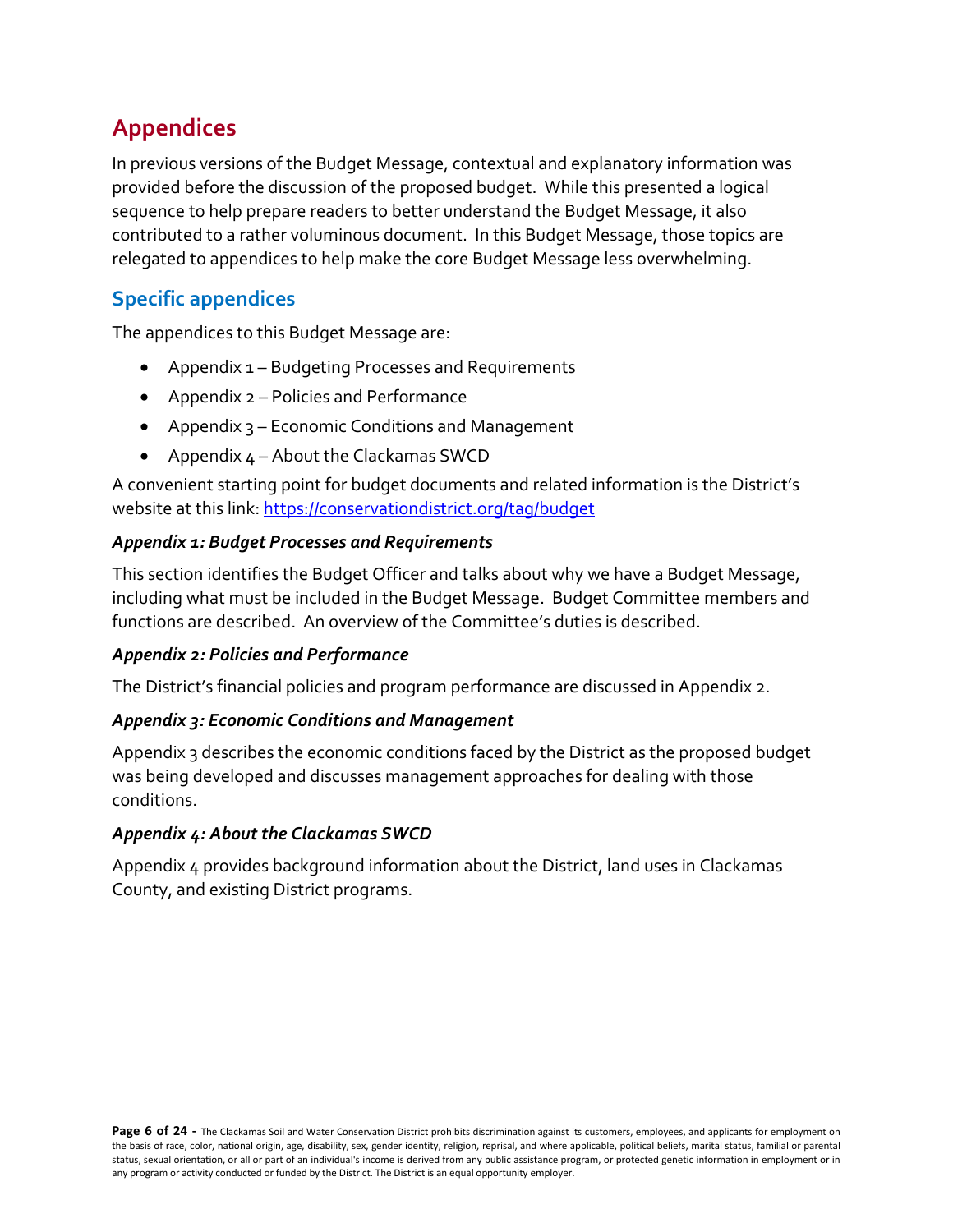# <span id="page-6-0"></span>**Budget Scenario for Fiscal Year 2019-2020**

The District's proposed budget for next year (FY 2019-2020, which is July 1, 2019 through June 30, 2020) reflects the continued commitment of the District to implement core components of the District's annual and five-year conservation priorities adopted by the Board of Directors. The latest annual plan was developed within a five-year context and is available on the District's website at[: http://bit.ly/CSWCD-Plans](http://bit.ly/CSWCD-Plans)

# <span id="page-6-1"></span>**A – Priorities**

## <span id="page-6-2"></span>**A.1 – Top Priorities**

#### *Conserve Key Natural Resources*

The District's top priority is to implement policies and programs that lead to the conservation of natural resources in Clackamas County. In particular, the District focuses on:

- Water quality
- Water quantity
- Wildlife habitat
- Invasive species
- Working lands
- Soil health

The District's projects often impact more than one of the District's natural resource priorities. For example, an irrigation efficiency project will reduce water consumption and may improve water quality and soil health.

Due to the continuing fragmentation and conversion of working lands in Clackamas County, the District seeks to preserve our best farms, fields, and forests so that they are available for future generations. We focus on educating constituents and decision makers, supporting actions by elected officials and agencies that protect working lands, and occasionally acquiring land and conservation easements to protect specific parcels of land.

#### *Maintain Service to Constituents*

The District strives to deliver timely, consistent, fair, and professional service to residents of Clackamas County. We work cooperatively with willing landowners to assure that natural resources are available for use today and tomorrow.

We provide assistance in two forms: technical assistance/consultation, and when warranted and available, financial assistance to help with implementing conservation practices that protect or improve natural resources.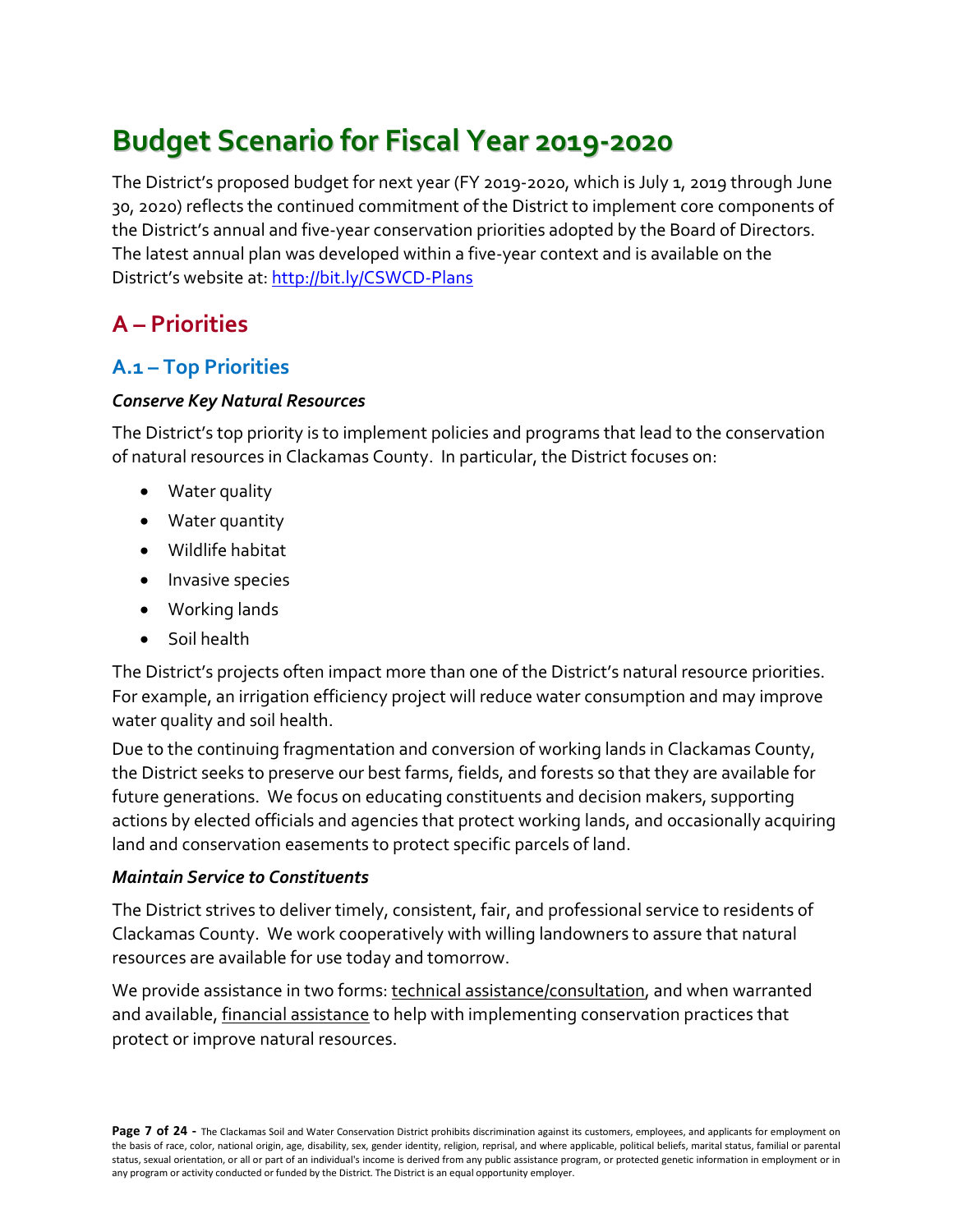#### *Construct a Permanent Service Center*

Our third priority is constructing a central office, meeting, and education space that will better serve the needs of our organization and our customers for the foreseeable future. We expect that the Conservation Resource Center will be completed by December 2019. Progress is being reported a[t https://farm.conservationdistrict.org/crc](https://farm.conservationdistrict.org/crc) 



# <span id="page-7-0"></span>**A.2 – Other Priorities**

The District also works on other priority concerns. We call these the District W's. Find them at: <https://conservationdistrict.org/about/the-district-ws>

# <span id="page-7-1"></span>**B – Budget Has Five Funds**

#### <span id="page-7-2"></span>**B.1 – Overview**

The proposed budget is structured around five funds:

- General Fund
- Conservation Grants Fund
- Conservation Loans Fund
- Working Lands Legacy Fund
- Building Reserve Fund

The District's projects often impact more than one of the District's natural resource priorities. Accordingly, funding of projects and activities may come from more than one fund.

## <span id="page-7-3"></span>**B.2 – General Fund**

#### *The District is a service organization*

Clackamas County voters approved a permanent tax levy in 2006 to ensure that District services would be provided without interruption.



Page 8 of 24 - The Clackamas Soil and Water Conservation District prohibits discrimination against its customers, employees, and applicants for employment on the basis of race, color, national origin, age, disability, sex, gender identity, religion, reprisal, and where applicable, political beliefs, marital status, familial or parental status, sexual orientation, or all or part of an individual's income is derived from any public assistance program, or protected genetic information in employment or in any program or activity conducted or funded by the District. The District is an equal opportunity employer.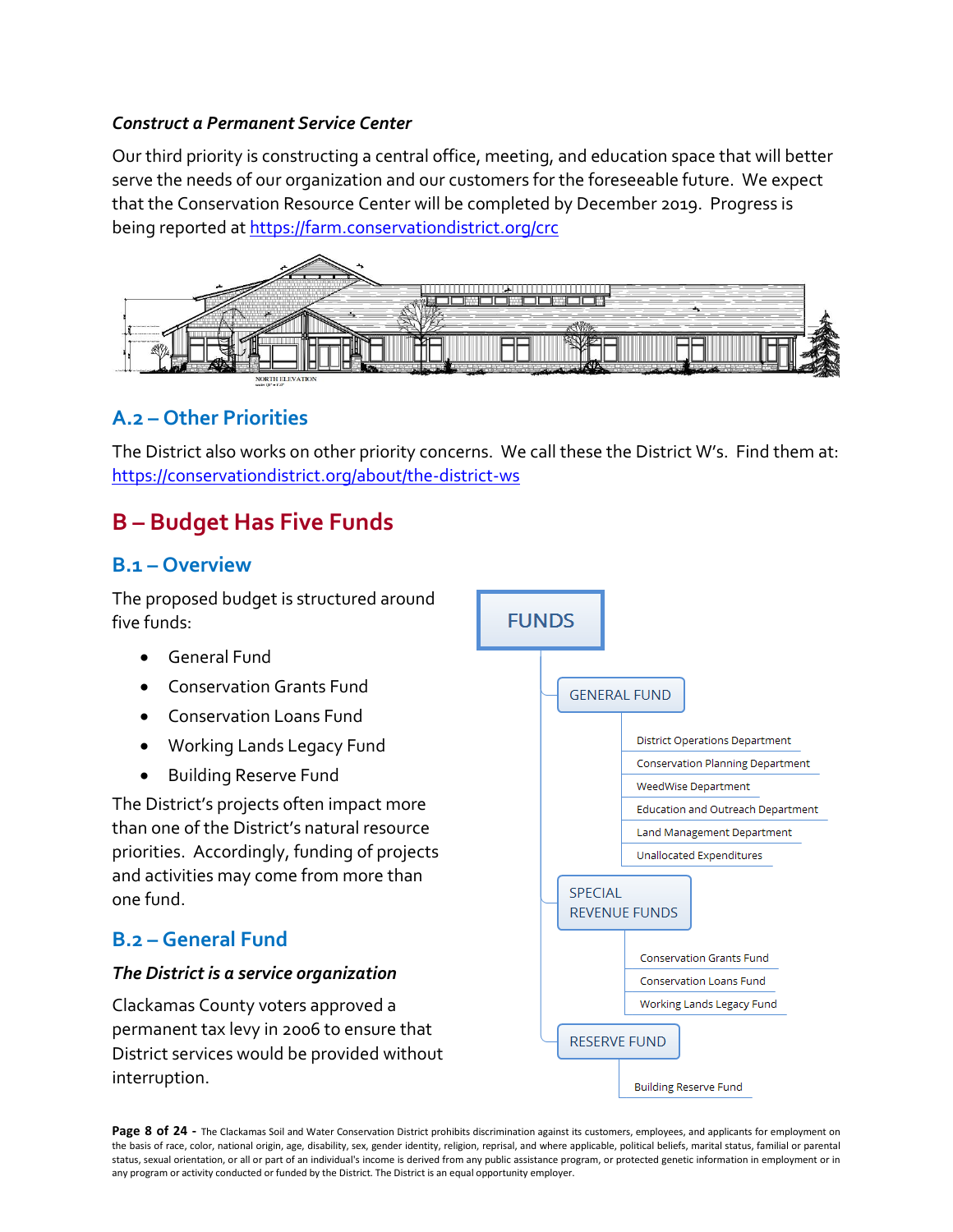The District is committed to fulfilling promises we made to voters in Measure 3-221. The services described in this voter-approved measure are the reason for the District's property tax levy. Program delivery costs come primarily from the General Fund which is largely funded by the District's tax levy.

#### Measure 3-221 said:

This permanent rate limit will enable Clackamas Soil and Water Conservation District to provide education and technical assistance to urban and rural residents, farmers, businesses, municipalities, and others to meet rising legal and public expectations for healthy and sustainable management of our land, air and water. The District does not make or enforce regulations.

The permanent rate limit will support current District programs including conservation technical assistance, help for landowners navigating regulations, and cost-share funding for conservation projects to improve the quality of our streams, working lands and natural habitat for fish, wildlife, and people. The District is also responding to citizen demands to implement a countywide weed program focused on education and sustainable control methods.

This measure establishes a permanent rate limit of \$0.05 per \$1,000 assessed valuation. It will cost a property owner a maximum of \$10.00 per year on property valued at \$200,000 and yield an estimated \$1,400,000 to the District. The District may levy a lower rate. This permanent rate is an upper limit that by law can never be raised.

#### *What is a general fund?*

According to the Oregon Department of Revenue:

*"A general fund contains the estimates of the revenues and expenditures needed to run the daily operations of the local government such as wages, supplies, rent, and utilities."*

Revenues are described in Oregon Local Budget Law as resources. Expenditure are described as requirements. Once the budget is adopted, requirements represent the maximum expenditures that can be made from a fund. In the simplest possible terms, budgeting balances resources available against requirements of the District.

To help in connecting discussion items with the proposed budget spreadsheets, individual spreadsheet page numbers are shown in this format:  $\frac{1}{2}$  page X.

Resources (revenues) for the General Fund are shown on  $\sqrt{p_{\text{age 1}}}$  of the proposed budget. Requirements (expenditures) are summarized in two ways: by department on page  $2$  and by object classification on  $page 3$ .

#### <span id="page-8-0"></span>**B.3 – Conservation Grants Fund**

This fund was established as the Conservation Fund in fiscal year 2012-2013 to help the District support conservation actions on private lands and to support other programs that aligned with the District's mission. In FY 2016-2017) this fund was renamed the Conservation Grants Fund and conservation loans were moved to a separate fund to more clearly show loan activities.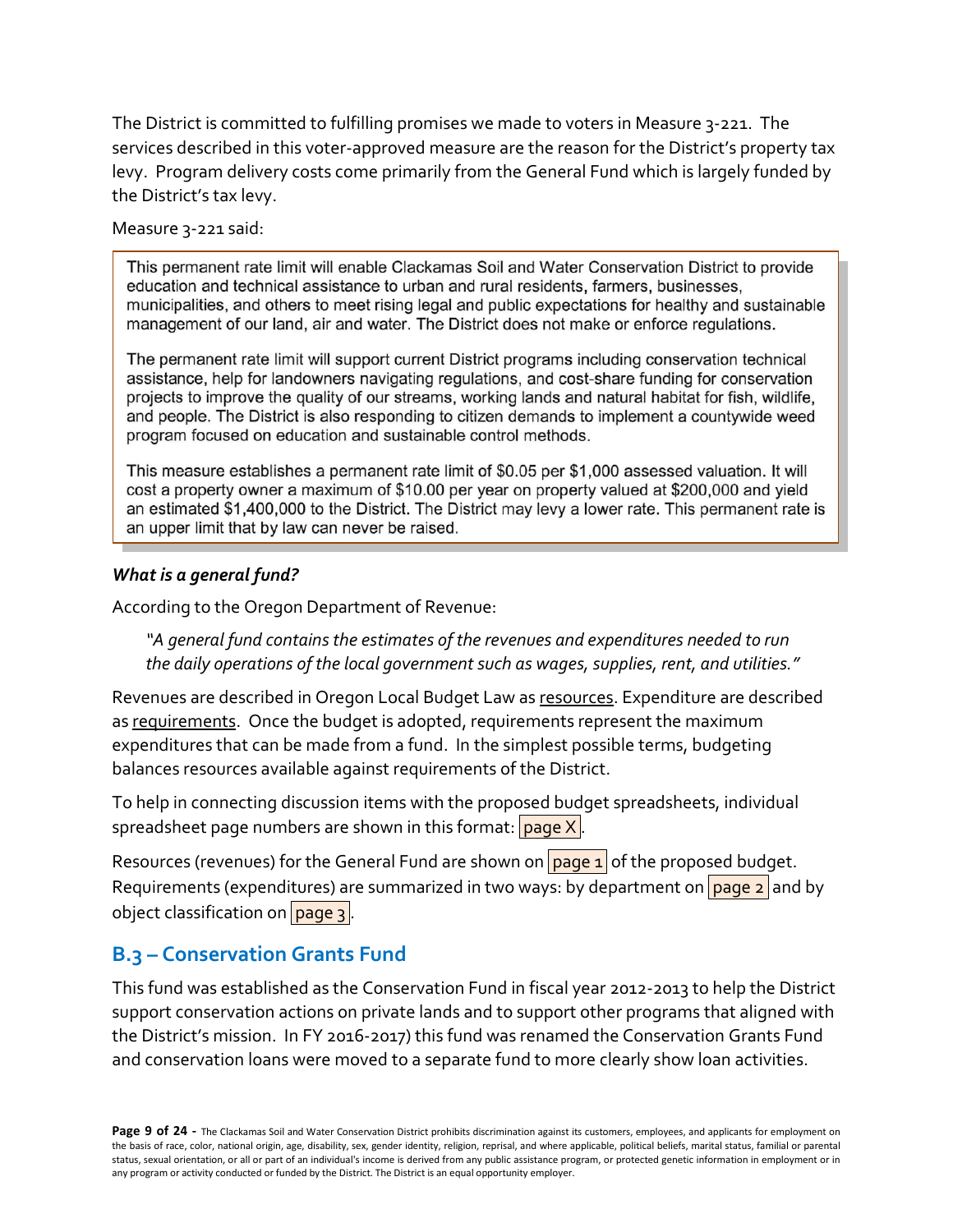The Conservation Grants Fund ( $\vert$ page 10) is a special revenue fund focused on projects that implement conservation practices where the District is managing all or part of the project, usually in coordination with the landowner. Some grant funds the District receives are restricted to specific projects, so those revenue sources should not be mixed into the General Fund. According to ORS 294.311(39), a special revenue fund is:

*"…a fund properly authorized and used to finance particular activities from the receipts of specific taxes or other revenues."* 

While the District's General Fund is primarily focused on costs spent internally for the operation of the organization and to enable the delivery of services, the Conservation Grants Fund is externally focused, investing in on-the-ground conservation actions with our primary customers. Another way to view this difference is that the General Fund covers the cost of fulfilling our primary commitment to voters: providing technical assistance and consultation throughout Clackamas County. While providing technical assistance is required, providing financial assistance is a more discretionary activity.

Anticipated investments from the Conservation Grants Fund echo the conservation priorities of the District.

# <span id="page-9-0"></span>**B.4 – Conservation Loans Fund**

In FY 2016-2017 the District created the Conservation Loans Fund ( page 11) to more clearly show loan-based activities of the District. Loan activities continue to grow with more loan funds being made available for a wider variety of purposes. Loans, and combinations of grants and loans, are popular with some customers. Loans for traditional conservation actions such as building a manure composting facility continue to be offered.

Last year (FY 2017-2018) the District launched a program to provide loans to repair or replace failing septic systems in the Clackamas River watershed. Failing septic systems threaten people, pets, and wildlife, and can significantly impact water quality. The Clackamas River is the primary source of drinking water for more than 300,000 people. Learn more about the new septic system loan program at [https://conservationdistrict.org/programs/septic-system-repair](https://conservationdistrict.org/programs/septic-system-repair-loans)[loans](https://conservationdistrict.org/programs/septic-system-repair-loans)

Sources of loan funds include: (a) repayments of earlier loans; (b) interest earned; (c) new funds provided by the Oregon Department of Environmental Quality; and (d) property taxes.

# <span id="page-9-1"></span>**B.5 – Working Lands Legacy Fund**

The Working Lands Legacy Fund ( $\sqrt{$  page 12) is a special revenue fund used to save money for the long-term conservation of farms, fields, and forests that are at risk of permanent loss, as well as the wildlife habitat components associated with such lands. This fund is focused primarily on acquiring land and conservation easements.

Page 10 of 24 - The Clackamas Soil and Water Conservation District prohibits discrimination against its customers, employees, and applicants for employment on the basis of race, color, national origin, age, disability, sex, gender identity, religion, reprisal, and where applicable, political beliefs, marital status, familial or parental status, sexual orientation, or all or part of an individual's income is derived from any public assistance program, or protected genetic information in employment or in any program or activity conducted or funded by the District. The District is an equal opportunity employer.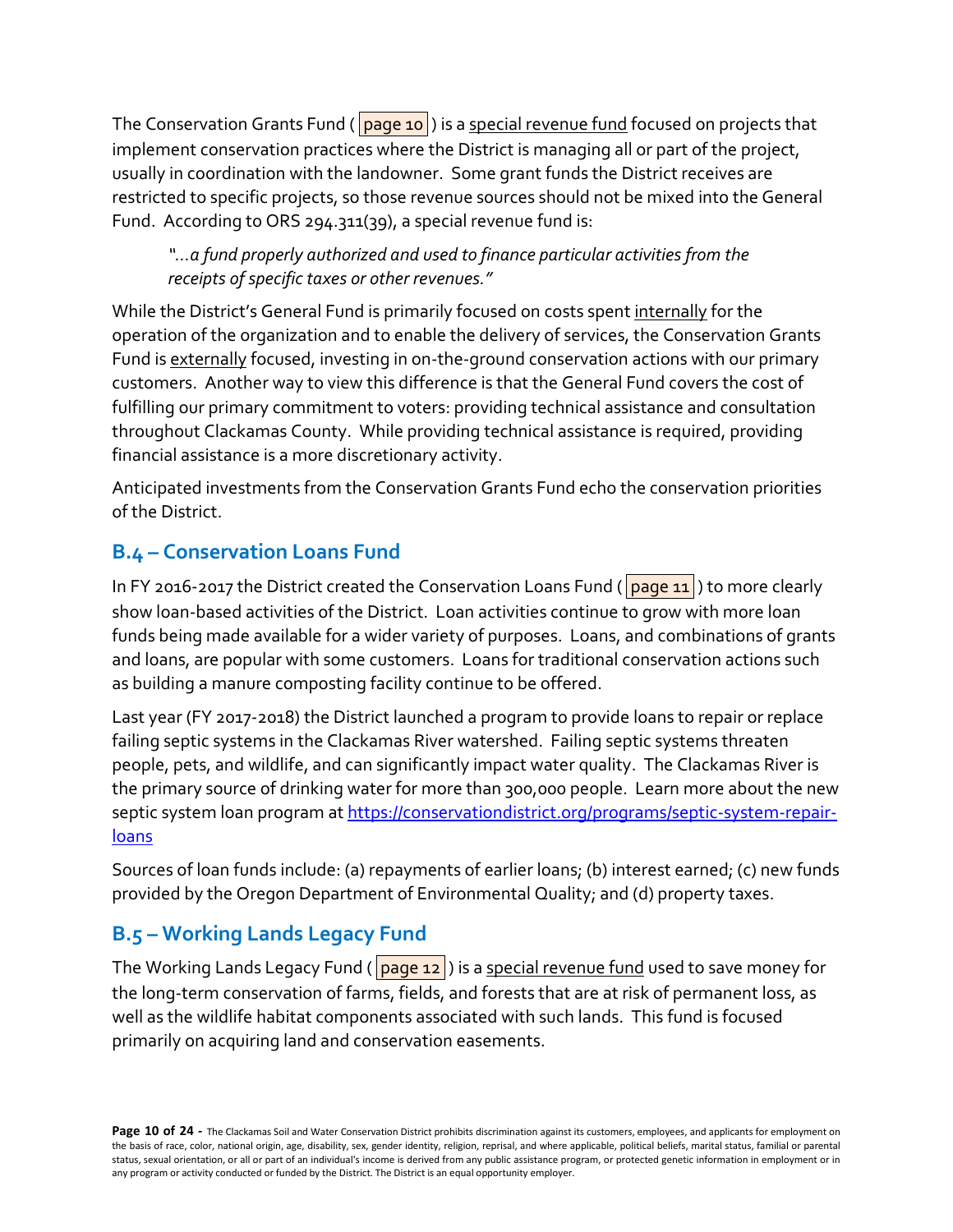# <span id="page-10-0"></span>**B.6 – Building Reserve Fund**

The Building Reserve Fund ( $\sqrt{$ page 13 $\sqrt{ }$ ) is a reserve fund that the District uses to save money toward acquiring property or for acquiring or building a facility that will allow the District to provide better service to our customers. ORS 294.346 says, in part:

*"Any municipal corporation, by ordinance or resolution of its governing body, may establish one or more reserve funds to hold moneys to be accumulated and expended for the purposes specified in ORS 280.050..."*

Money in the Building Reserve Fund may be appropriated and spent for any purposes that were established when the Fund was formed. Those purposes are: leasing, acquiring, construction, remodeling, or making capital improvements to property of the District.

# <span id="page-10-1"></span>**C – Changes for Fiscal Year 2019-2020**

## <span id="page-10-2"></span>**C.1 – General Fund**

#### *Employment*

The General Fund for next year looks very similar to the General Fund budget for this year. Employment is slightly higher, increasing from 15.4 full-time equivalents (FTEs) to 16.0 FTEs.

#### *Materials and services*

Materials and services costs increase due to higher contracted services costs and higher occupancy costs. The District continues to pay lease costs at the current office location through February 2020 while at the same time paying utilities for the next building which should be ready to occupy by December 2019.

#### *Debt service*

Next year the District has higher debt than before, largely due to the acquisition of the Eagle Creek Community Forest property near Estacada and construction of the District's new headquarters in Beavercreek. Debt service is the most remarkable change in the budget from this year to next year.

#### <span id="page-10-3"></span>**C.2 – Conservation Grants Fund**

Next year, resources coming into the Conservation Grants Fund and requirements from the Fund are higher than the budget shows for this year. Some increase in requirements is due to contractual obligations as part of the Clackamas River Invasive Species Partnership (CRISP).

## <span id="page-10-4"></span>**C.3 – Conservation Loans Fund**

Next year, the resources available to the Conservation Loans Fund are higher than for this year. We begin next year with a higher beginning fund balance and expect to receive more in loan repayments from borrowers than for this year.

Requirements next year are similar to this year.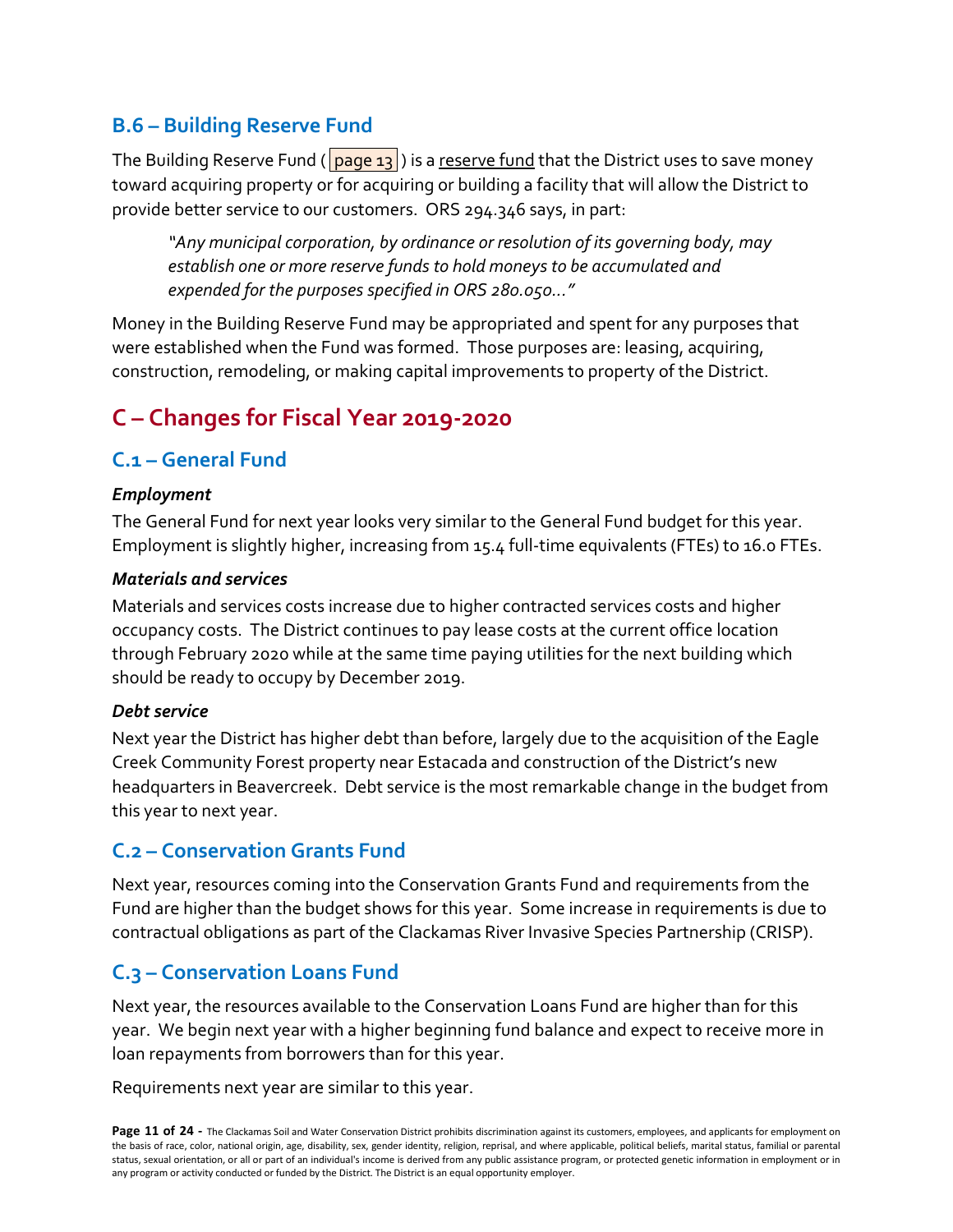# <span id="page-11-0"></span>**C.4 – Working Lands Legacy Fund**

The Working Lands Legacy Fund shows significant changes between this year and next year in the budget. This year, we receive loan funding for the purchase of the Eagle Creek Community Forest, and we expend those funds. At this moment in time, the District expects the final transaction to acquire the project to be completed at about the time the Budget Committee meets on April 2, 2019.

The Eagle Creek Community Forest is a long-term investment. In addition to the environmental and public benefits the Forest will provide, the forest will eventually provide intermittent revenue from timber harvests. We expect to commission a timber cruise and the preparation of a forest management plan this year with completion of the plan early next year. The plan will help inform the District about the timing of future expenditures such as thinning, as well as the timing of future harvests.

Next year we do not plan acquisitions funded from the Working Lands Legacy Fund.

## <span id="page-11-1"></span>**C.5 – Building Reserve Fund**

Similar to the Working Lands Legacy Fund, the Building Reserve Fund shows substantial changes between this year and next year. Construction of the Conservation Resource Center began in February 2019 and is expected to be substantially completed before the end of calendar year 2019. The District receives funding for the project this year, and expends funds this year and next year.

The Conservation Resource Center is a long-term investment. Although the final terms for the loan to fund construction are not yet set, we expect to receive a fixed rate of 2.91 percent over 15 years and a variable rate for years 16 through 20. Operating costs will be higher during the 20 years of the loan due primarily to debt service, but after that, costs will be much lower than the District would incur from renting or leasing office space.

At some point during the life of the loan, the District should consider providing a "sinking fund" as a set aside for significant repair and maintenance costs such as re-roofing. The Building Reserve Fund could be used for this purpose if it is not discontinued by the Board of Directors. The Fund is a savings account for the "leasing, acquiring, constructing, remodeling, or making capital improvements to" property of the District.

# <span id="page-11-2"></span>**D – Tax Rate Determination and Amount to Levy**

Current law allows taxing districts to establish their property tax revenue for a given budget period by either requesting a specific dollar amount or by certifying a rate to be levied. If a specific dollar amount is requested, the maximum the taxing district can receive for that budget period is that dollar amount, even if new growth exceeds expectations and the assessed value of real property rises. If the taxing district certifies a rate, the district is allowed to receive the total amount generated by that rate. In the past, the Clackamas SWCD has certified a rate, not an amount.

Page 12 of 24 - The Clackamas Soil and Water Conservation District prohibits discrimination against its customers, employees, and applicants for employment on the basis of race, color, national origin, age, disability, sex, gender identity, religion, reprisal, and where applicable, political beliefs, marital status, familial or parental status, sexual orientation, or all or part of an individual's income is derived from any public assistance program, or protected genetic information in employment or in any program or activity conducted or funded by the District. The District is an equal opportunity employer.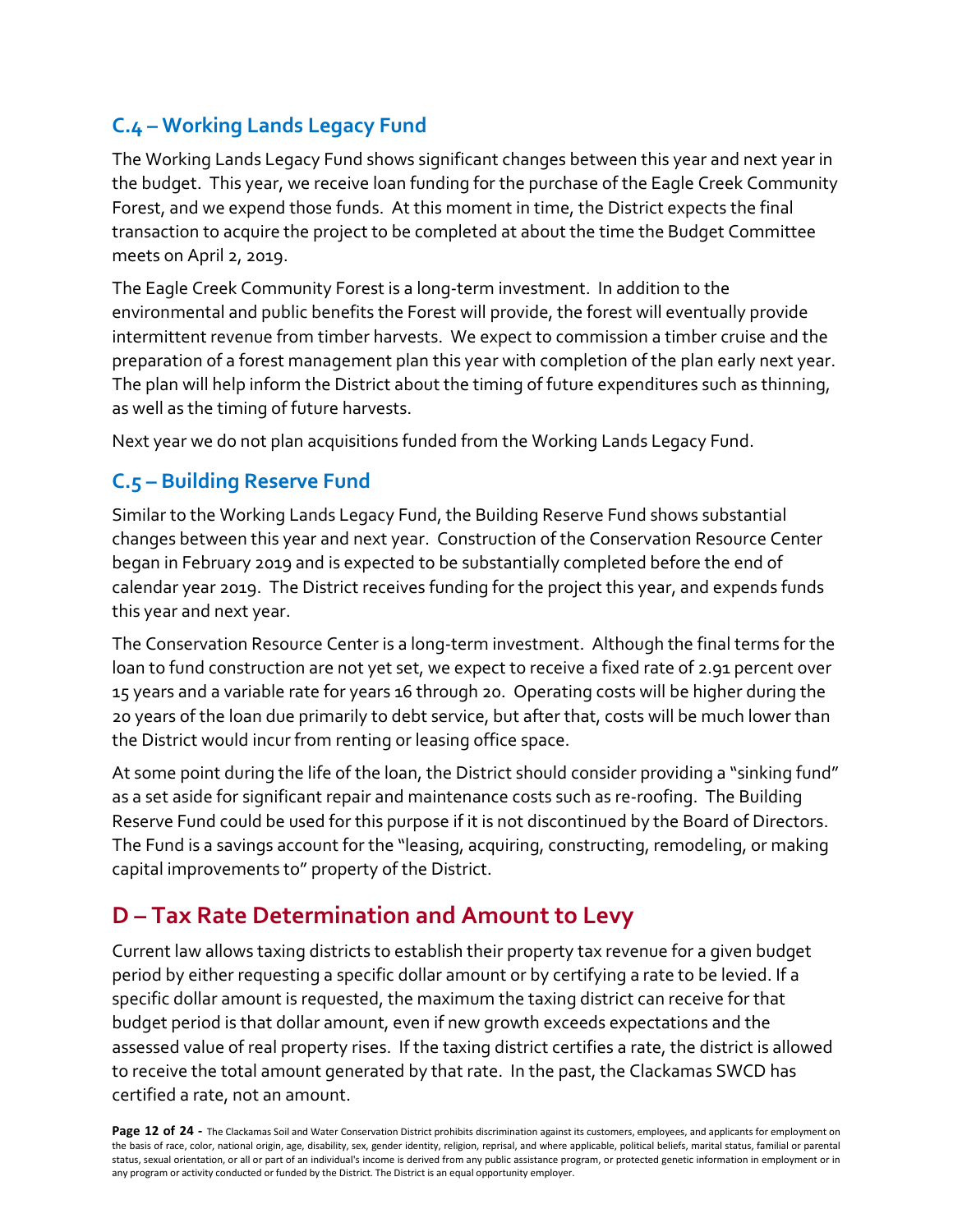# <span id="page-12-0"></span>**D.1 – Tax Rate Proposed in Budget**

The District's permanent rate limit was established by voters in 2006 at five cents per thousand (5¢/\$1,000) of assessed value of property in Clackamas County.

For next year (FY 2019-2020), the proposed budget uses a tax levy rate of five cents per thousand dollars of assessed valuation (5.0¢/\$1,000) which is the maximum levy rate allowed for the District. This is the same rate levied annually by the District for the past several years.

## <span id="page-12-1"></span>**D.2 – Method for Estimating Tax Revenues**

As this budget message is being written, no new information has been received from the Clackamas County Assessor regarding estimated property tax revenue for next year. Previous communications from the Assessor indicate an expectation that the District will receive more tax-based revenue next year than we had budgeted for this year.

We anticipate receiving updated information from the Assessor around the time of the second Budget Committee meeting that is scheduled for May 1, 2018.

#### *Assessed valuation growth estimated at 4.0%*

This year, we projected a 5.0-percent growth in the assessed valuation (AV) of taxable property. For next year's proposed budget, we used a more conservative figure of 4.0-percent for the increase in AV. While we expect to see AV increase by more than four percent, estimating revenue conservatively provides some headroom for unexpected costs next year.

#### *Calculating property tax revenue*



In preparing an estimate of property tax

revenue for FY 2019-2020 to be received by the District, we incorporated a variety of factors, including:

- Assessed valuation of property for the prior fiscal year
- Nonprofit housing value
- Urban renewal increment and division of tax rate
- Tax levy rate for Clackamas SWCD
- Urban renewal division of tax rate truncation
- Compression loss
- Additional taxes received

Page 13 of 24 - The Clackamas Soil and Water Conservation District prohibits discrimination against its customers, employees, and applicants for employment on the basis of race, color, national origin, age, disability, sex, gender identity, religion, reprisal, and where applicable, political beliefs, marital status, familial or parental status, sexual orientation, or all or part of an individual's income is derived from any public assistance program, or protected genetic information in employment or in any program or activity conducted or funded by the District. The District is an equal opportunity employer.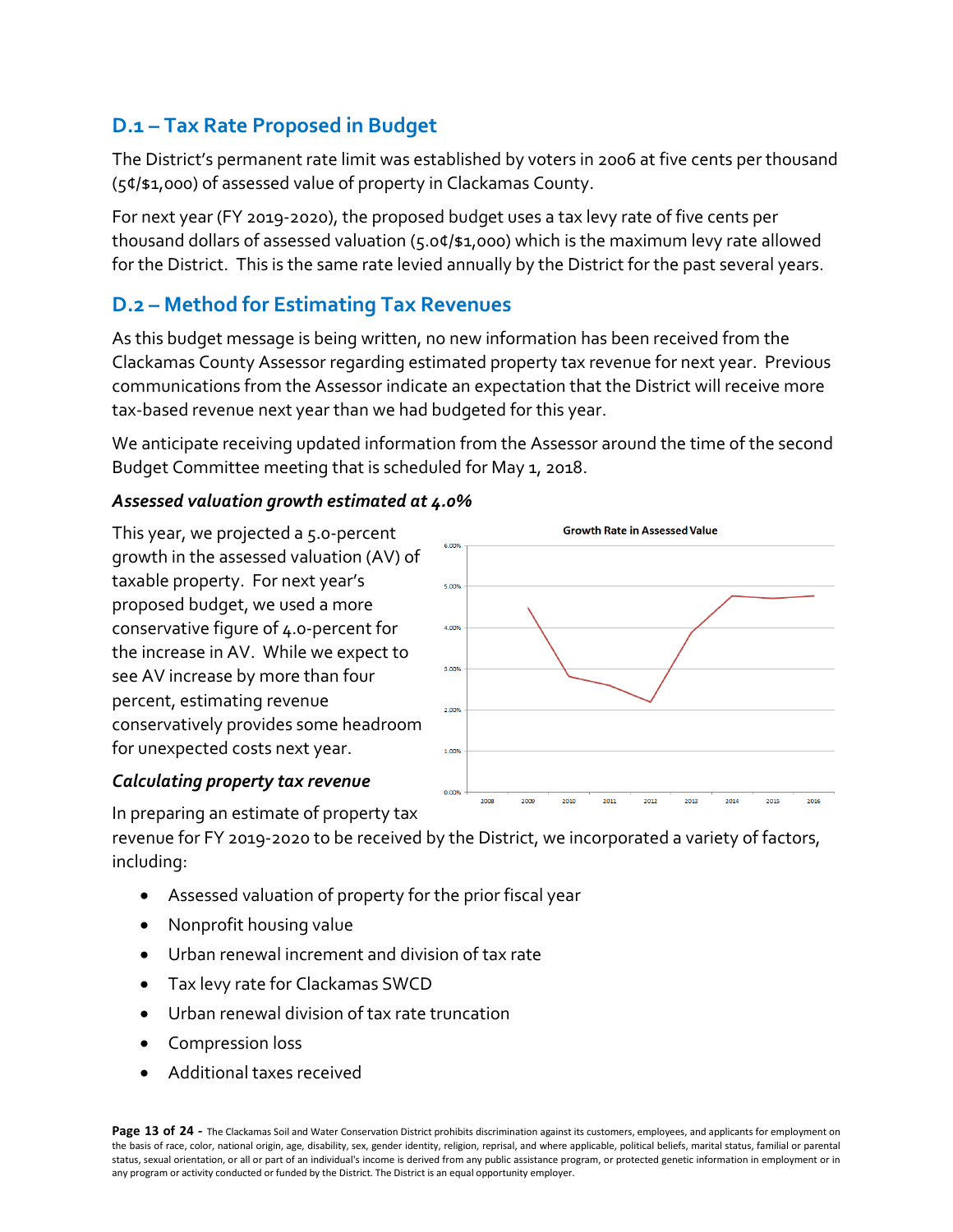#### • Collection rate

For the purposes of the proposed budget, we used values for this year (FY 2018-2019) as reported to us by the County Assessor, except we increased the assessed valuation of property by four percent. All other non-calculated values from this year were carried over with no adjustments when making the estimates for next year.

|                                       |               |                  | AV increased by 4% |
|---------------------------------------|---------------|------------------|--------------------|
| <b>Description</b>                    | Operation     | FY 18-19         | FY 19-20           |
| Assessed valuation (AV) of property:  | Enter#        | \$50,833,239,299 | \$52,866,568,871   |
| Nonprofit housing value:              | Add           | \$4,369,612      | \$4,369,612        |
|                                       | <b>RESULT</b> | \$50,837,608,911 | \$52,870,938,483   |
| Urban renewal increment:              | Subtract      | \$1,977,576,422  | \$1,977,576,422    |
|                                       | <b>RESULT</b> | \$48,860,032,489 | \$50,893,362,061   |
| Tax rate of 5 cents per \$1,000 AV:   | $X$ by .00005 | \$2,443,002      | \$2,544,668        |
| UR division of tax rate truncation:   | Add           | \$3,745          | \$3,745            |
| Actual tax extended for district:     | <b>RESULT</b> | \$2,446,746      | \$2,548,413        |
| District's compression loss:          | Subtract      | \$701            | \$701              |
|                                       | <b>RESULT</b> | \$2,446,045      | \$2,547,712        |
| Additional taxes received:            | Add           | \$5,970          | \$5,970            |
| Estimated revenue at 100% collection: | <b>RESULT</b> | \$2,452,014      | \$2,553,682        |
| Revenue at collectible rate of 95%:   | <b>RESULT</b> | \$2,329,414      | \$2,425,998        |

# <span id="page-13-0"></span>**D.3 – Property Tax to Levy**

The amount of collectible property tax for Clackamas SWCD for next year (FY 2019-2020) is projected to be \$2,425,998.

The projected revenue calculation used these assumptions:

- Four percent growth in assessed valuation of taxable property in Clackamas County
- Same adjustments as made for this year (FY 2018-2019) by the Clackamas County Assessor
- Same tax rate (five cents per \$1,000)
- Same collectible rate (95%)

# <span id="page-13-1"></span>**E – Budget Detail Sheets**

Budget documents are provided to the Budget Committee and to the public for their review. The District is required to submit the final budget on standardized budget forms provided by the Oregon Department of Revenue.

#### *Budget sheets*

The proposed budget for next year (FY 2019-2020) is categorized by a General Fund containing six departments, three special revenue funds to hold resources for restricted purposes, and a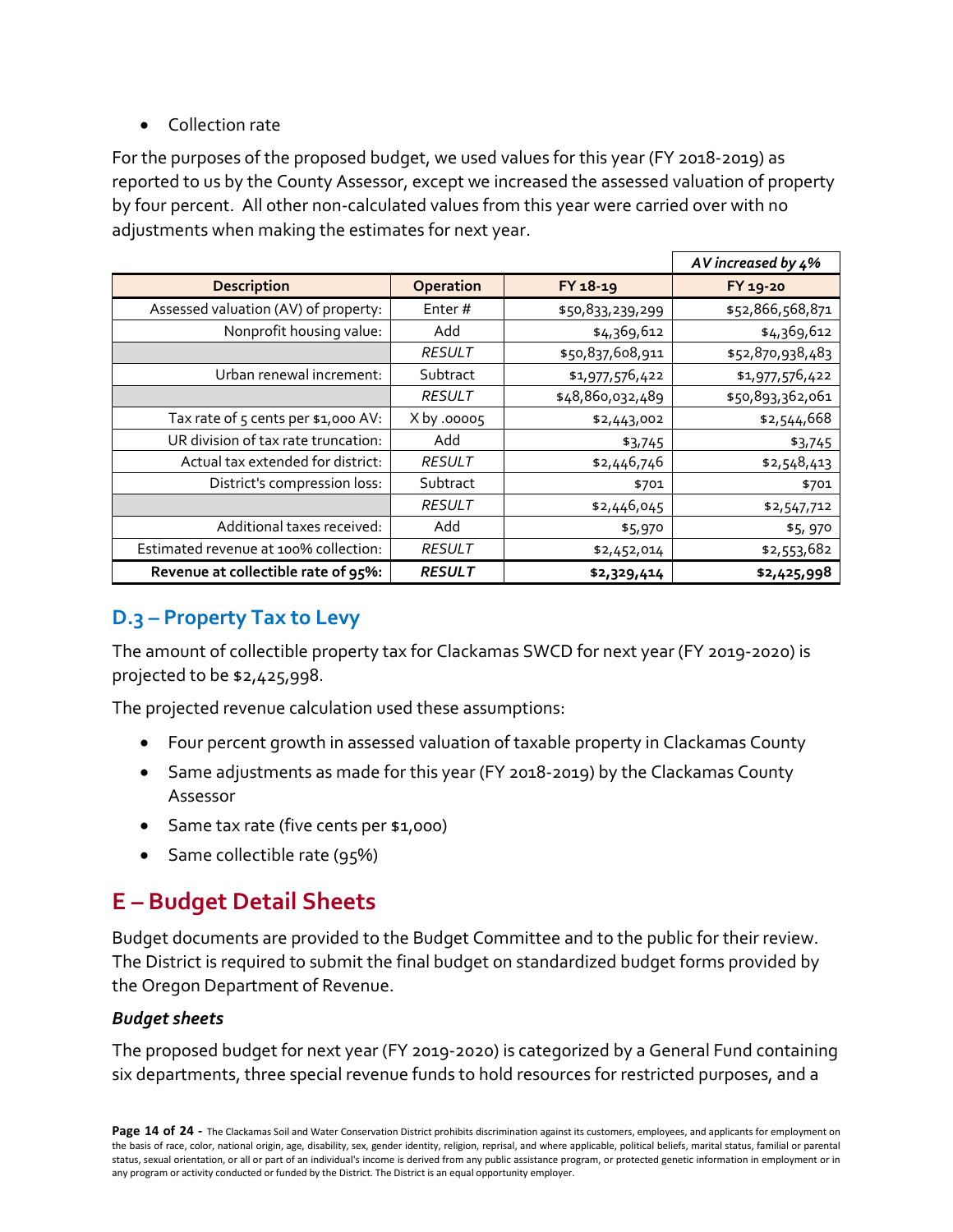reserve fund established to help the District develop a permanent, sustainable conservation office, meeting, and education center.

All funds have a budget that includes a resources section and a requirements section. The totals for both sections must balance for each fund. Budgets include a variety of categories and line items specific to the needs of each fund. Some funds also have worksheets that provide somewhat more detail about resources and requirements for a particular fund.

# <span id="page-14-0"></span>**F – Recent Programs Shown**

We are required to show programs and funds from the past few budget years, even when those programs or funds have been eliminated or superseded. This helps show enough history to identify changes between budget cycles. Prior budget years are shown in three columns on the left side of each budget sheet.

In the proposed budget for next year (FY 2019-2020), the simplified departmental detail and new departments means that history is not easily derived for individual departments. We provide available historical detail behind the worksheets in the proposed budget.

One way to compare the proposed budget for the General Fund with historical values is to compare page 3 (General Fund requirements by object classification) with page 3H (historical data on General Fund requirements by object classification).

# <span id="page-14-1"></span>**G – General Fund**

The primary source of revenue for the General Fund is the District's permanent taxing authority established when voters passed Measure 3-221 in the 2006 General Election. Other anticipated revenue sources include grants and contracts from federal and state entities, and from partners. Interest earned from General Fund money is revenue to the General Fund.

Within the General Fund are six departments (Oregon Local Budget Law uses the term "organizational units," and our usage of departments means the same thing). In general, the General Fund covers the regular activities of the District, including maintaining the District office, providing technical assistance and consultation to constituents, and producing education and outreach actions.

Expenses not allocated to a department are shown on a budget sheet described as "Not Allocated to Any Department"  $\vert$  page  $\vert$ . This page also shows transfers from the General Fund to other funds.

## <span id="page-14-2"></span>**G.1 – Resources**

The LB-20 Resources page of the General Fund on  $\sqrt{page 1}$  of next year's (FY 2019-2020) proposed budget begins with the projected working capital carry-over from this year (FY 2018- 2019). This is an estimated figure that may change between now and July 1, 2018.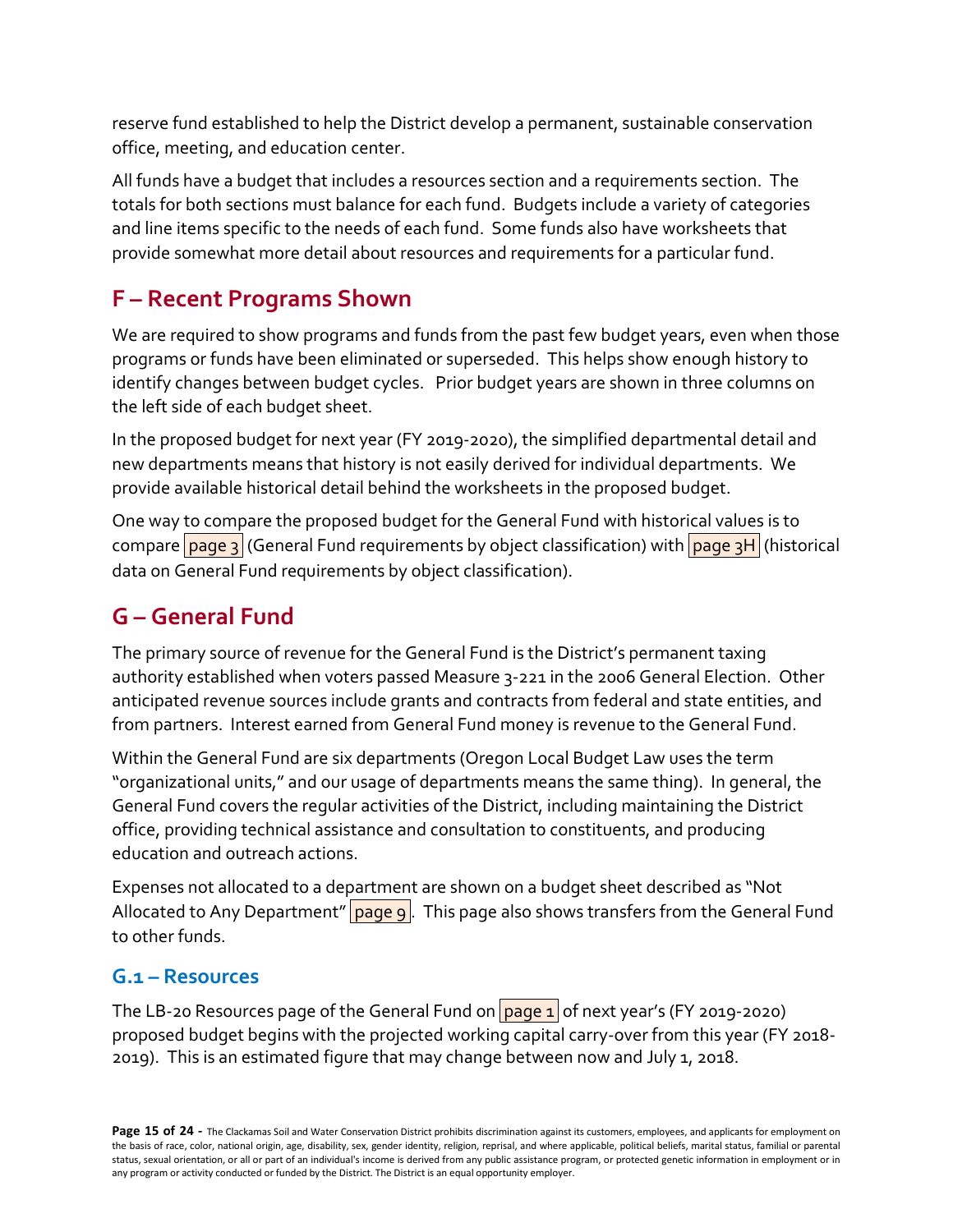## <span id="page-15-0"></span>**G.2 – Other resources**

Other revenue comes from interest income, a variety of grants and contracts, and from support from partners.

From time to time, the District may apply for grants to support our work. In recent years the District has invested significant time in seeking grants, and subsequently received awards totaling more than \$1.5 million. This year and next year we are performing work required by grant contracts.

## <span id="page-15-1"></span>**G.3 – Requirements**

The department pages are combined into a program-based summary shown on  $\sqrt{p_{\text{age 2}}}$  of the proposed budget. These same expenditures are rolled up by line category for a different view of proposed expenditures on  $\sqrt{p_{\text{age 3}}}$  of the proposed budget.

Pages 4 through 9 of the proposed budget are essentially worksheets for each organizational unit (department) in the General Fund:

- District Operations ( $\vert$  page 4)
- Conservation Planning( page 5)
- WeedWise( $\boxed{\text{page 6}}$ )
- Education and Outreach ( $\lceil \text{page 7} \rceil$ )
- Land Management( $\sqrt{page 8}$ )
- Not Allocated to Any Department (page 9)

Each organizational unit (department) has a manager responsible for maintaining progress toward the District's goals and monitoring expenditures.

Categories for requirements in General Fund departments include:

- Personnel services
- Materials and services
- Capital outlay

In addition, the "Not Allocated to Any Department" sheet also includes:

- Debt service
- Special payments
- Interfund transfers
- Operating contingency
- Unappropriated ending fund balance
- Reserved for future expenditure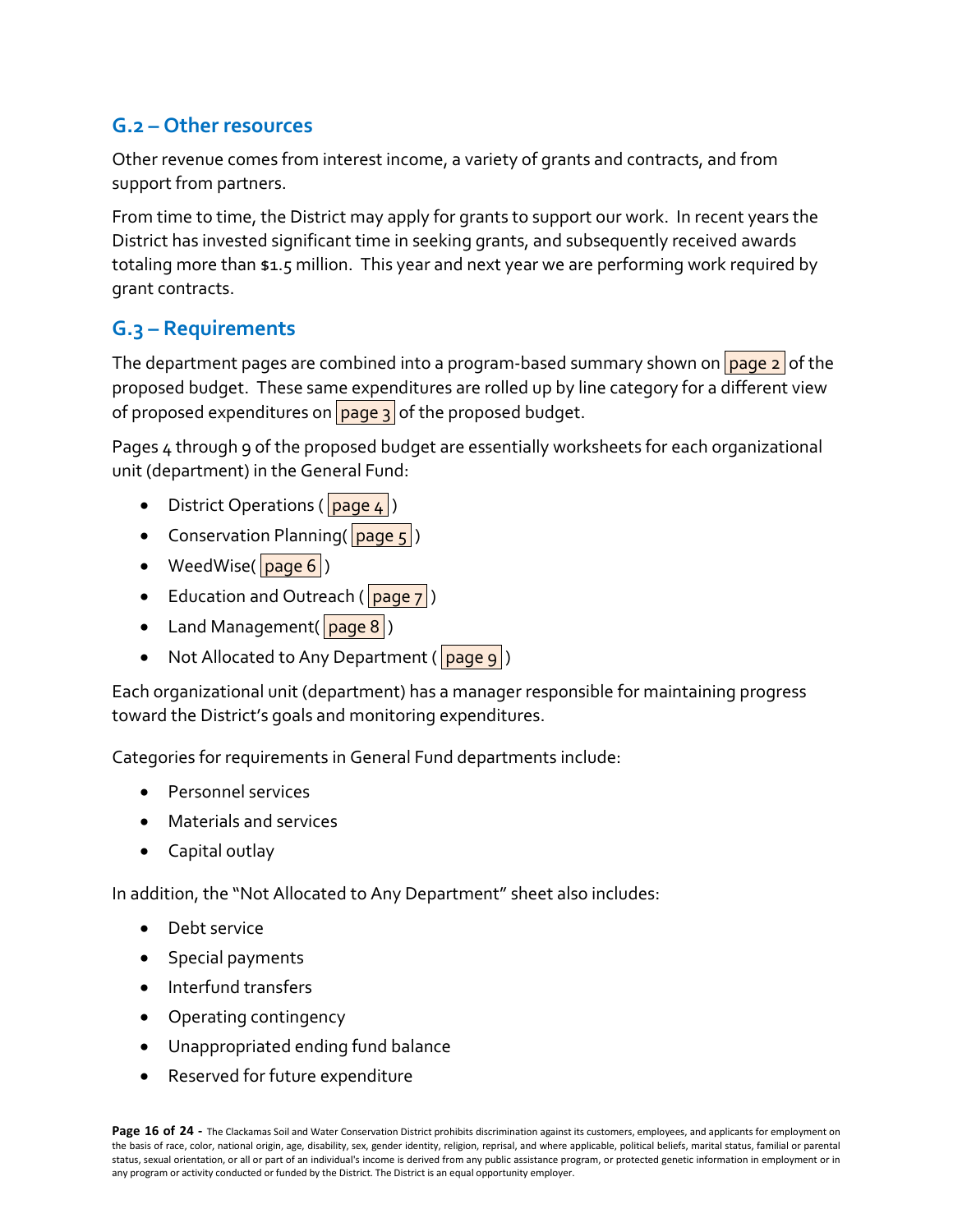# <span id="page-16-0"></span>**G.4 – Personnel services**

On  $\frac{1}{\sqrt{2}}$  and  $\frac{1}{\sqrt{2}}$  and  $\frac{1}{\sqrt{2}}$  the totals for personnel costs are summarized. Next year (FY 2019-2020), the District proposes to maintain employment with 17 people working 16 full-time equivalent hours. (A full time equivalent, or FTE, is 2,080 hours worked in a year.) The maximum appropriation for Personnel Services, which includes gross wages, benefits, and payroll liabilities, is budgeted at \$1,660,859.

The District's health insurance plan is managed by Clackamas County under an intergovernmental agreement. Benefits (and costs) are aligned with those of Clackamas County employees. In recent years, medical and dental insurance plan costs have increased annually. The District pays 90% of the premiums for the plans selected by employees; employees pay 10% of the premiums.

In two of the past three fiscal years, medical and dental insurance premiums increased about 10%, on average. We are buffered against large cost increases to some extent by participating in a larger group.

The District has also sought to limit exposure to health care cost increases by providing an incentive to employees who choose to obtain their health insurance elsewhere. The incentive program is beneficial to employees and reduces the overall cost of coverage to the District.

# <span id="page-16-1"></span>**G.5 – Cost of living adjustment (COLA)**

The District's Board of Directors uses a consumer price index (CPI) figure developed by the Local Government Personnel Institute [\(http://www.lgpi.org/lgpi/page/consumer-price-index](http://www.lgpi.org/lgpi/page/consumer-price-index-cpi)[cpi\)](http://www.lgpi.org/lgpi/page/consumer-price-index-cpi) as the basis for considering a cost-of-living adjustment (COLA) to be applied to employee wages. Specifically, the Board of Directors uses the CPI-W rate calculated for the Portland-Salem area as the basis for a COLA.

However, the Local Government Personnel Institute stopped tracking the CPI-W for the Portland area in 2018. Instead, they now report the CPI-W for B/C-class cities in the western United States (cities with less than 2,500,000 population in 13 western states). Accordingly, we use the CPI-W "West – Size Class B/C" rate. For calendar year 2018, that rate averaged 3.0%.

For budgeting purposes, we used 3.5% to develop the maximum personnel costs for next year's budget.

## <span id="page-16-2"></span>**G.6 – Pay matrix**

This year, the District completed a pay equity analysis to make certain that wages were provided without regard to membership in a protected class. The District adjusted pay rates for all employees to help assure that pay was being provided equitably, in accordance with Oregon's Equal Pay law.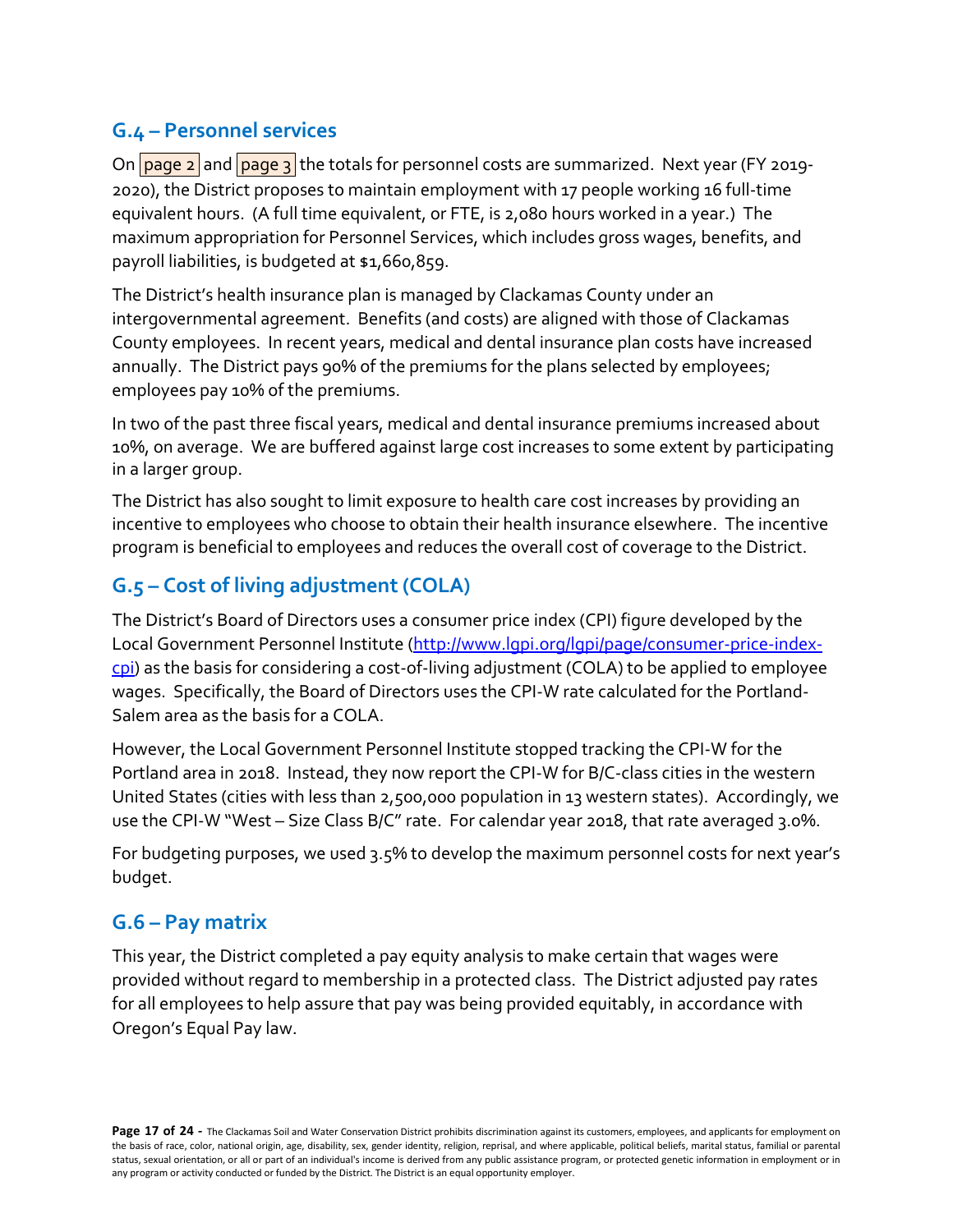The new pay matrix consists of pay bands and steps within each band. Positions that are substantially similar in character are grouped in the same band: Band A = General Labor; Band B = Operations; Band C = Administration; Band D = Specialist; and Band E = Management.

| <b>BANDS&gt;</b>   | <b>BAND A</b> | <b>BAND B</b> | <b>BAND C</b> | <b>BAND D</b> | <b>BANDE</b> |
|--------------------|---------------|---------------|---------------|---------------|--------------|
| STEP <sub>20</sub> | \$19.29       | \$28.06       | \$36.82       | \$45.59       | \$54.36      |
| STEP <sub>19</sub> | \$18.73       | \$27.24       | \$35.75       | \$44.26       | \$52.78      |
| STEP 18            | \$18.18       | \$26.45       | \$34.71       | \$42.97       | \$51.24      |
| STEP <sub>17</sub> | \$17.65       | \$25.68       | \$33.70       | \$41.72       | \$49.75      |
| STEP 16            | \$17.14       | \$24.93       | \$32.72       | \$40.51       | \$48.30      |
| <b>STEP 15</b>     | \$16.64       | \$24.20       | \$31.76       | \$39.33       | \$46.89      |
| STEP 14            | \$16.15       | \$23.50       | \$30.84       | \$38.18       | \$45.52      |
| STEP <sub>13</sub> | \$15.68       | \$22.81       | \$29.94       | \$37.07       | \$44.20      |
| <b>STEP 12</b>     | \$15.23       | \$22.15       | \$29.07       | \$35.99       | \$42.91      |
| STEP 11            | \$14.78       | \$21.50       | \$28.22       | \$34.94       | \$41.66      |
| STEP <sub>10</sub> | \$14.35       | \$20.88       | \$27.40       | \$33.92       | \$40.45      |
| STEP 09            | \$13.93       | \$20.27       | \$26.60       | \$32.94       | \$39.27      |
| STEP 08            | \$13.53       | \$19.68       | \$25.83       | \$31.98       | \$38.13      |
| STEP 07            | \$13.13       | \$19.10       | \$25.08       | \$31.05       | \$37.02      |
| STEP 06            | \$12.75       | \$18.55       | \$24.34       | \$30.14       | \$35.94      |
| STEP 05            | \$12.38       | \$18.01       | \$23.64       | \$29.26       | \$34.89      |
| STEP 04            | \$12.02       | \$17.48       | \$22.95       | \$28.41       | \$33.87      |
| STEP 03            | \$11.67       | \$16.97       | \$22.28       | \$27.58       | \$32.89      |
| STEP 02            | \$11.33       | \$16.48       | \$21.63       | \$26.78       | \$31.93      |
| STEP 01            | \$11.00       | \$16.00       | \$21.00       | \$26.00       | \$31.00      |

The approved wage rate table for 2018 is shown below:

Page 18 of 24 - The Clackamas Soil and Water Conservation District prohibits discrimination against its customers, employees, and applicants for employment on the basis of race, color, national origin, age, disability, sex, gender identity, religion, reprisal, and where applicable, political beliefs, marital status, familial or parental status, sexual orientation, or all or part of an individual's income is derived from any public assistance program, or protected genetic information in employment or in any program or activity conducted or funded by the District. The District is an equal opportunity employer.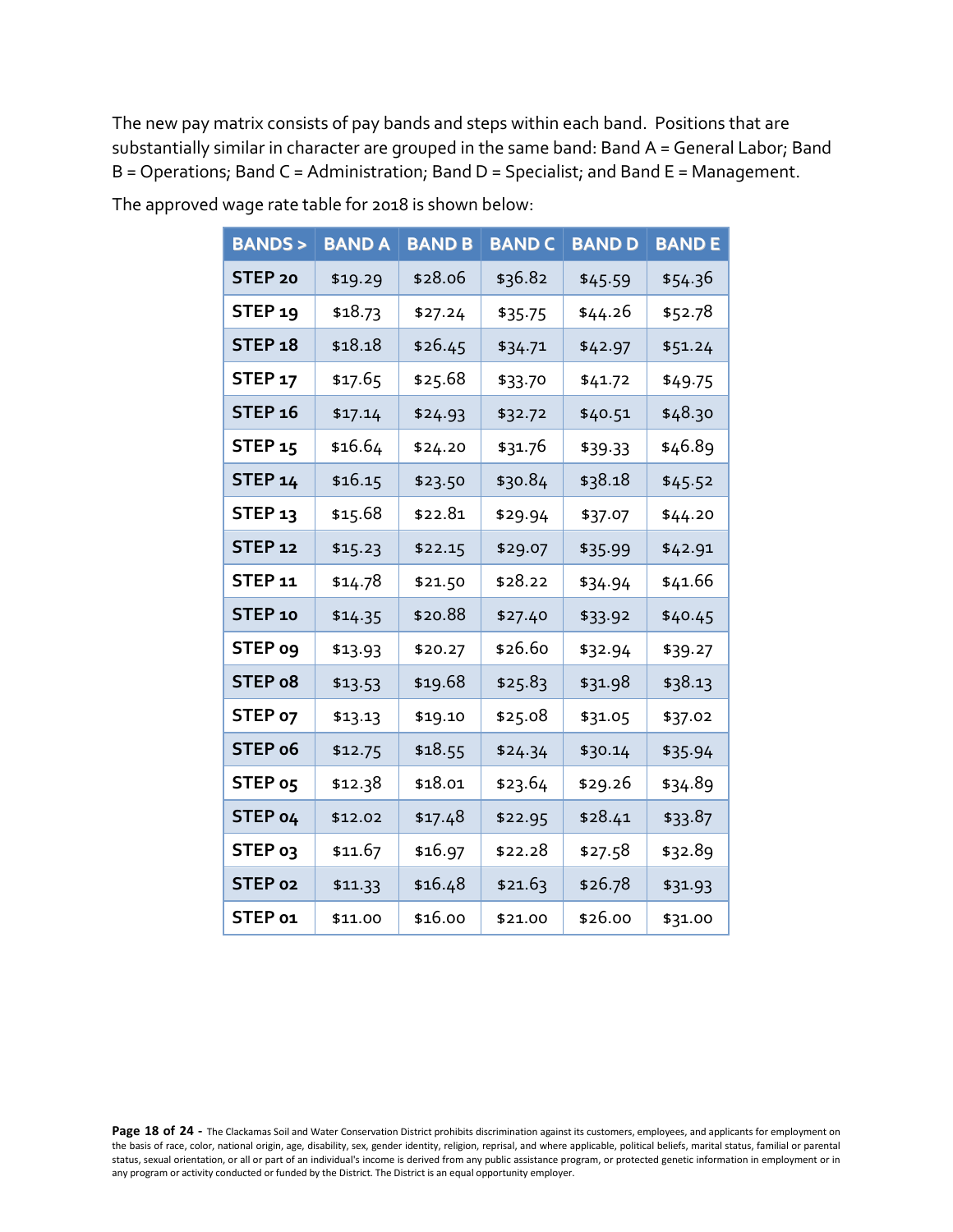| <b>BANDS&gt;</b> | <b>BAND A</b> | <b>BAND B</b> | <b>BAND C</b> | <b>BAND D</b> | <b>BANDE</b> |
|------------------|---------------|---------------|---------------|---------------|--------------|
| STEP 20          | \$19.87       | \$28.63       | \$37.40       | \$46.17       | \$54.94      |
| <b>STEP</b> 19   | \$19.29       | \$27.80       | \$36.31       | \$44.83       | \$53.34      |
| <b>STEP 18</b>   | \$18.73       | \$26.99       | \$35.26       | \$43.52       | \$51.78      |
| <b>STEP 17</b>   | \$18.18       | \$26.20       | \$34.23       | \$42.25       | \$50.28      |
| <b>STEP 16</b>   | \$17.65       | \$25.44       | \$33.23       | \$41.02       | \$48.81      |
| STEP 15          | \$17.14       | \$24.70       | \$32.26       | \$39.83       | \$47.39      |
| STEP 14          | \$16.64       | \$23.98       | \$31.32       | \$38.67       | \$46.01      |
| <b>STEP 13</b>   | \$16.15       | \$23.28       | \$30.41       | \$37.54       | \$44.67      |
| <b>STEP 12</b>   | \$15.68       | \$22.60       | \$29.53       | \$36.45       | \$43.37      |
| STEP 11          | \$15.23       | \$21.95       | \$28.67       | \$35.39       | \$42.10      |
| STEP 10          | \$14.78       | \$21.31       | \$27.83       | \$34.35       | \$40.88      |
| STEP 09          | \$14.35       | \$20.69       | \$27.02       | \$33.35       | \$39.69      |
| STEP 08          | \$13.93       | \$20.08       | \$26.23       | \$32.38       | \$38.53      |
| STEP 07          | \$13.53       | \$19.50       | \$25.47       | \$31.44       | \$37.41      |
| STEP 06          | \$13.13       | \$18.93       | \$24.73       | \$30.52       | \$36.32      |
| STEP 05          | \$12.75       | \$18.38       | \$24.01       | \$29.63       | \$35.26      |
| STEP 04          | \$12.38       | \$17.84       | \$23.31       | \$28.77       | \$34.24      |
| STEP 03          | \$12.02       | \$17.32       | \$22.63       | \$27.93       | \$33.24      |
| STEP 02          | \$11.67       | \$16.82       | \$21.97       | \$27.12       | \$32.27      |
| STEP 01          | \$11.33       | \$16.33       | \$21.33       | \$26.33       | \$31.33      |

If the Board of Directors approves applying the the 3.0% CPI-W rate as the cost-of-living adjustment (COLA) to FY 2019-2020 wages, the wage table for FY 2019-2020 would be:

A pay parity analysis is underway. Where the pay equity analysis was about paying employees without regard to protected classes, pay parity is about paying employees wages that are competitive with similar enterprises in our region.

## <span id="page-18-0"></span>**G.7 – Merit raises**

Exemplary employee performance may be rewarded with a merit raise. Unlike the wage table, a structure for this has not yet been decided by the District. The current recommendation from District management is to award a step increase to an employee after three consecutive

Page 19 of 24 - The Clackamas Soil and Water Conservation District prohibits discrimination against its customers, employees, and applicants for employment on the basis of race, color, national origin, age, disability, sex, gender identity, religion, reprisal, and where applicable, political beliefs, marital status, familial or parental status, sexual orientation, or all or part of an individual's income is derived from any public assistance program, or protected genetic information in employment or in any program or activity conducted or funded by the District. The District is an equal opportunity employer.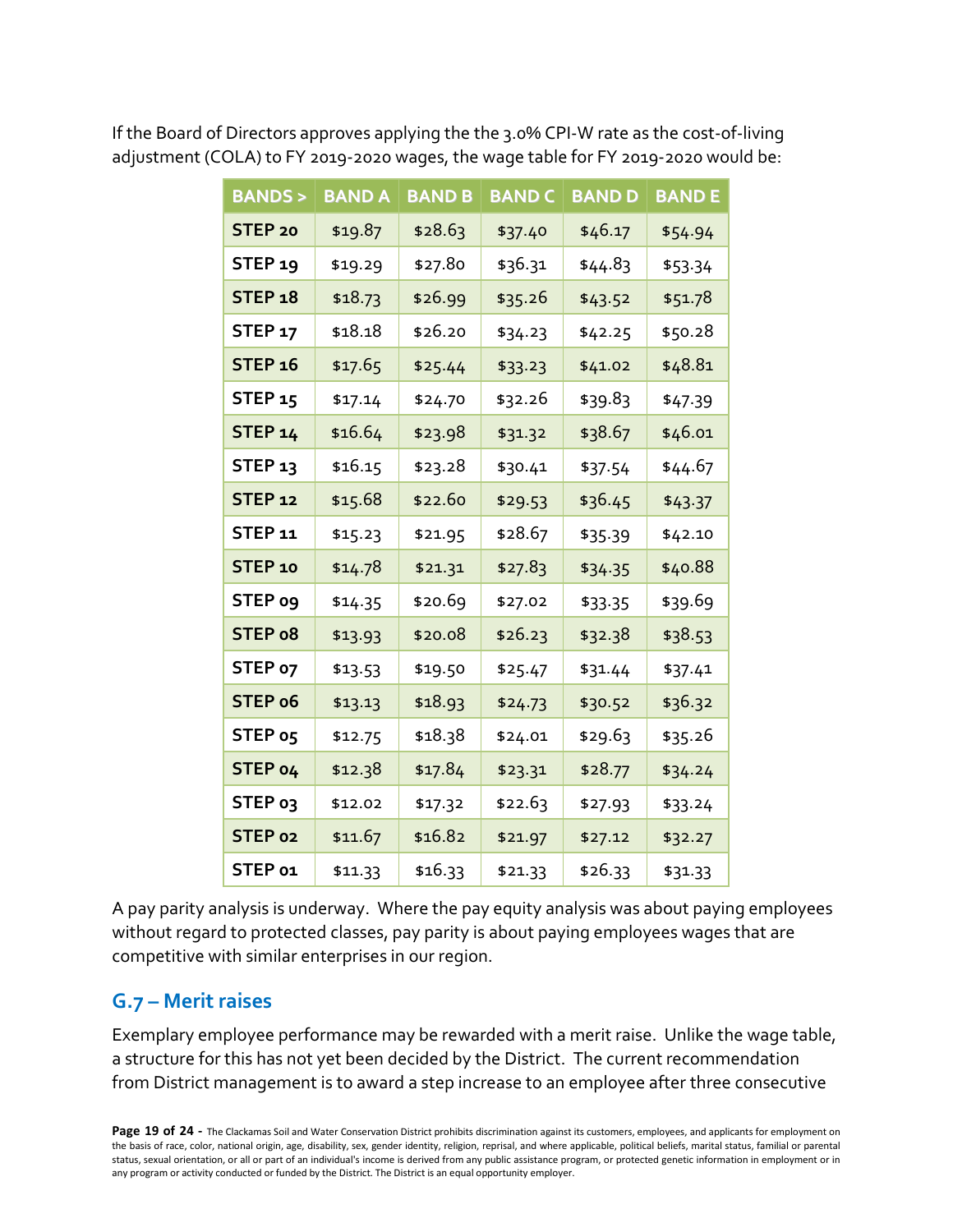annual evaluations in which the employee is rated as having exceeded expectations. A longevity factor is also under discussion, i.e., a step increase would be awarded after an employee completes a certain number of years, assuming that the performance has been acceptable or better throughout that period.

The District has not discontinued the use of performance bonuses to recognize and reinforce superior performance. The General Manager reviews recommendations with the Personnel Committee before proposing performance bonuses to the Board of Directors for approval.

For next year (FY 2019-2020), 0.5% of the total personnel cost is provided for merit raises and performance bonuses. Such awards are only made when authorized by the Board of Directors.

# <span id="page-19-0"></span>**G.8 – Materials and Services**

Materials and Services in the General Fund is the broad expense category that supports District operational and program requirements. Based on a detailed review of actual spending this year (FY 2018-2019) , and factoring in estimates of additional costs associated with contracts and occupancy, the proposed budget increases the amount available for materials and services.

# <span id="page-19-1"></span>**G.9 – Capital outlay**

Capital Outlay typically describes larger purchases of \$1,000 or more with a useful life of more than one year. Purchases generally become listed as assets of the District. For next year, there are no capital expenditures planned for the General Fund budget. Similarly, there are no capital expenditures planned for the Conservation Grants Fund, the Conservation Loans Fund, or the Working Lands Legacy Fund.

The construction of a building is a capital expenditure so the Building Reserve Fund shows a substantial capital outlay.

## <span id="page-19-2"></span>**G.10 – Debt service**

Debt service means repayment of loans received by the District. Next year, the General Fund has significant debt service associated with the Eagle Creek Community Forest acquisition, the construction of the Conservation Resource Center facility, and repayment of State Revolving Fund loans from the State of Oregon.

## <span id="page-19-3"></span>**G.11 – Transferred to other funds**

In order to allocate resources from the General Fund that are needed by another fund (such as a special fund or a reserve fund), a transfer of money is budgeted from the General Fund to the receiving fund. The transfer is shown as a requirement of the General Fund.

Interfund transfers are detailed on the "Not Allocated to Any Department" sheet on page 9. For next year (FY 2019-2020) transfers from the General Fund are anticipated to help fund the Conservation Grants Fund page 10.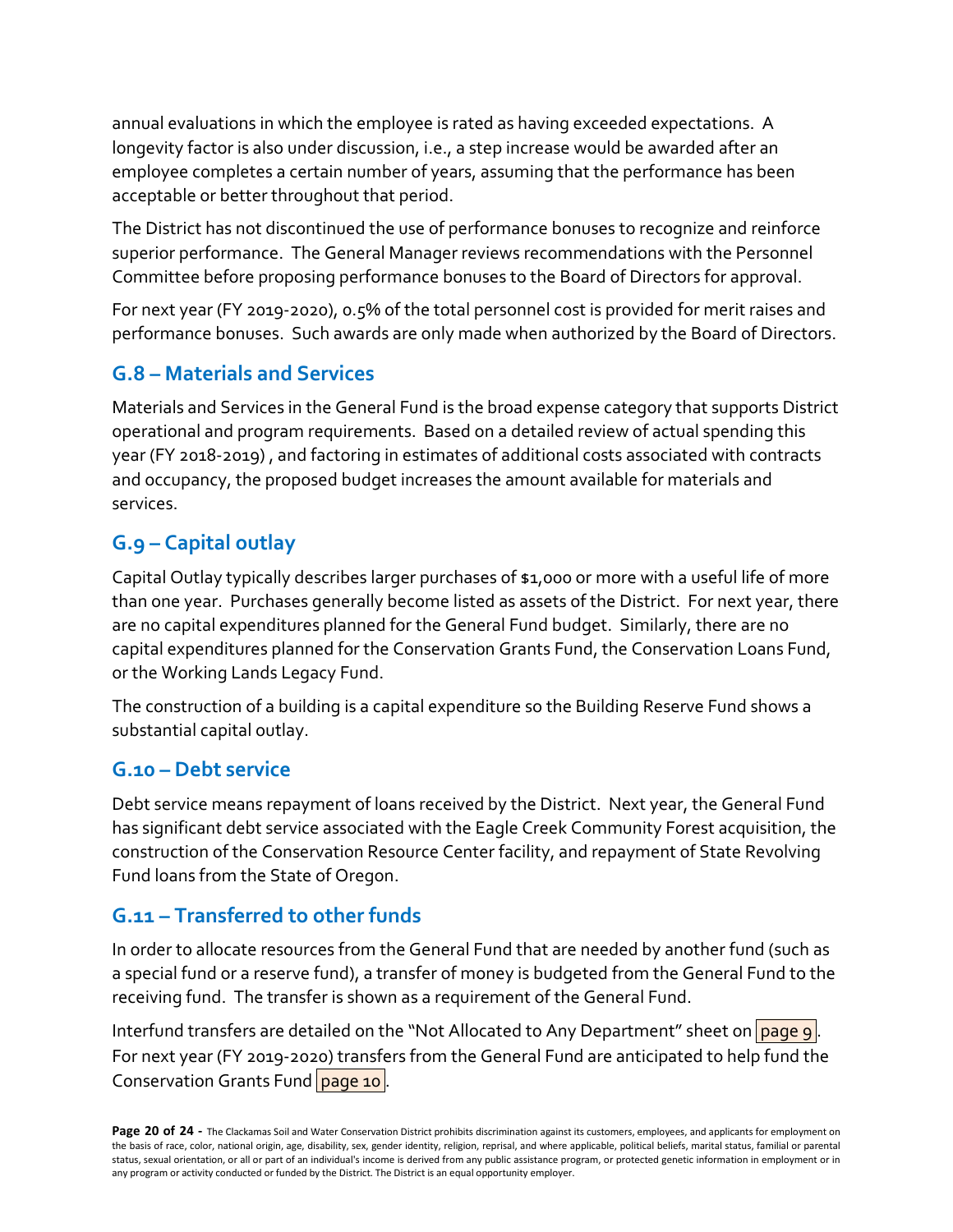# <span id="page-20-0"></span>**G.12 – Contingency**

The Contingency category is allowed by Oregon Local Budget Law to manage for unforeseen or unexpected operating situations. Contingency funds can be used to cover shortfalls in any of the General Fund budget categories described above. The District does not usually budget contingency funds and for next year (FY 2019-2020) no contingency is included in the budget.

# <span id="page-20-1"></span>**G.13 – Unappropriated ending fund balance**

The unappropriated ending funding balance is the amount of money the District needs to cover expenses after the new fiscal year ends, and before substantial tax revenue is received. This period is from July 1, 2020 (after the end of FY 2019-2020) until tax revenue is received in November 2020. It is called "unappropriated" because we cannot appropriate funds beyond the end of the fiscal year, but we know we will need to have those additional funds to meet expenses for the July-through-November 2020 time period.

The unappropriated ending fund balance for a given fiscal year is carried forward as a resource that is included in the cash on hand or working capital available at the beginning of the following fiscal year.

For next year's (FY 2019-2020) budget, the unappropriated ending fund balance is shown on  $\vert$ page 2,  $\vert$  page 3, and  $\vert$  page 9. The unappropriated ending fund balance figures on pages 2 and 3 come from the Not Allocated to Any Department sheet on  $\sqrt{\text{page 9}}$ .

# <span id="page-20-2"></span>**H – Conservation Grants Fund**

The Conservation Grants Fund on  $\sqrt{$  page 10 is a special revenue fund focused on the financial assistance we provide to help customers implement conservation practices. Fund resources must balance fund requirements.

The Oregon Department of Revenue says:

*"A special revenue fund accounts for money that must be used for a specific purpose. You must set up a special revenue fund when required by law, or by other agreement. If you receive a special purpose grant or impose a special purpose local option tax, you probably need a special revenue fund."*

Some grants received by the District can only be used for restricted purposes. Rather than mix those revenues into the District's General Fund, the District uses a special revenue fund named the Conservation Grants Fund to hold these resources.

Expenditures from the Conservation Grants Fund are investments in conservation actions. Examples include installing conservation practices and contracting with vendors to install or implement particular practices.

Grants and cost-sharing awards to landowners are paid out on a reimbursement basis after the work is completed to the District's standards.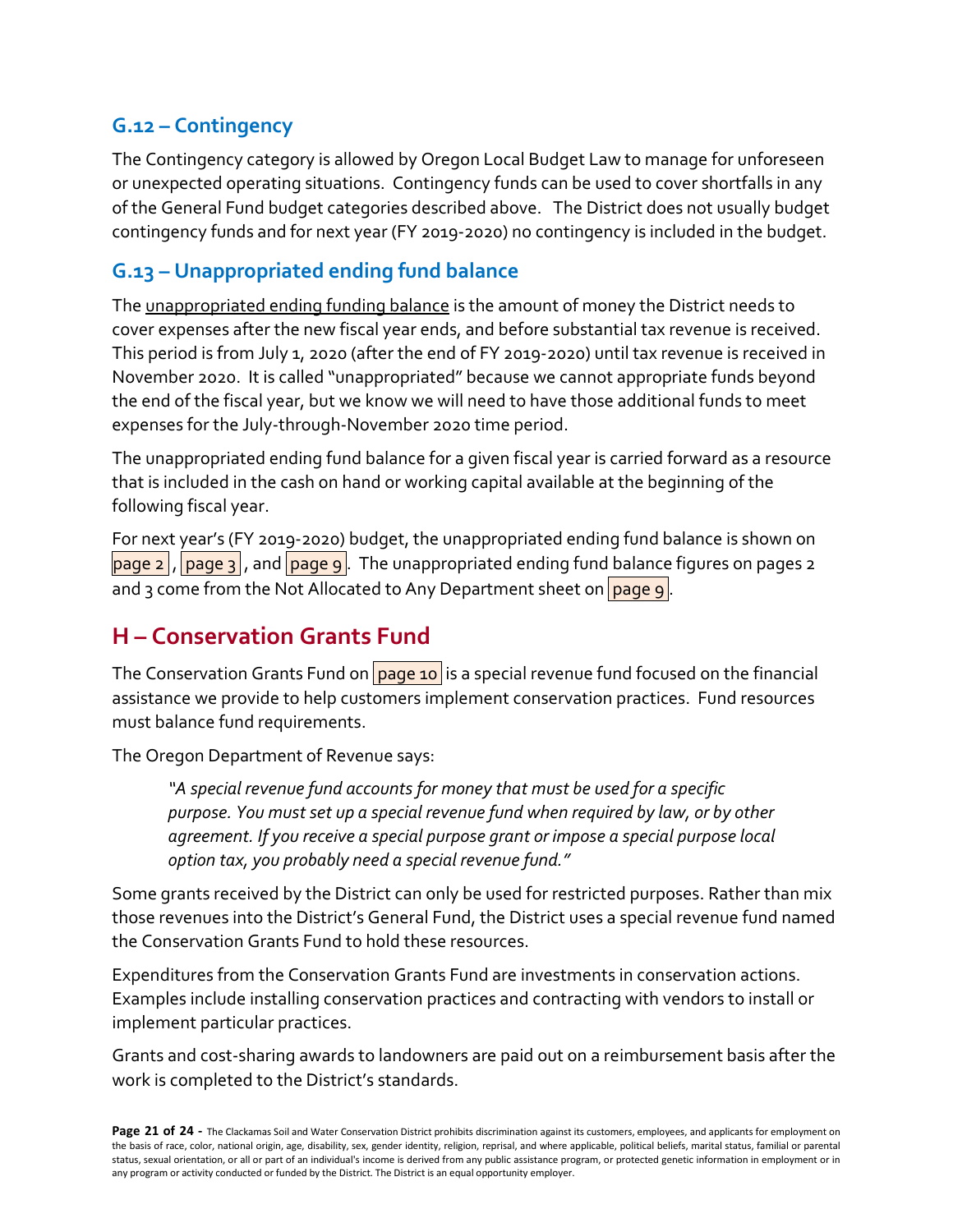The District makes commitments to complete conservation projects. Sometimes those commitments extend into future years. In general, we capture those commitments in the Unappropriated Ending Fund Balance item for the July-to-November-2018 period, and remaining funds are kept in the General Fund until needed in the Conservation Grants Fund.

Since we don't keep a high balance in the Conservation Grants Fund, we show no interest earned. Funds are kept in the District's main savings account until needed.

For next year (FY 2019-2020), requirements (expenditures) for the Conservation Grants Fund include entries associated with the Conservation Planning department and the WeedWise department. The Conservation Planning entry of \$248,879 represents the total estimated cost of cost-sharing and grants to constituents next year.

The WeedWise entry of \$576,000 is the total estimated cost of contracting for weed control and to continue actions to implement Clackamas River Invasive Species Partnership activities. Learn more about the CRISP at[: https://weedwise.conservationdistrict.org/partnerships/crisp](https://weedwise.conservationdistrict.org/partnerships/crisp)

# <span id="page-21-0"></span>**I – Conservation Loans Fund**

For next year (FY 2019-2020) we project a beginning fund balance in the Conservation Loans Fund on  $\sqrt{p_{\text{age 11}}}$  of \$239,206 on July 1, 2019.

Additional resources for the fund are shown from the Oregon Department of Environmental Quality (DEQ) and from repayments expected during FY 2019-2020 from borrowers.

Please note the "Reserved for Future Expenditure" amount of \$150,000. This represents the bulk of borrower repayments outside of the loans provided by the Oregon Department of Environmental Quality. Unlike funds provided directly by Oregon DEQ, these funds are largely unrestricted in how the District may choose to use it in making loans. We anticipate that most borrowers will qualify for the more restrictive DEQ loan funds, so at this time we have set aside the less restricted money to save it for future use.

# <span id="page-21-1"></span>**J – Working Lands Legacy Fund**

As the District looks to the past, we see a pattern of encroachment on good farmland, fields, and forests. Looking toward the future, we see a need to help assure the continued availability of our best working lands. These lands form the core of the character we associate with Clackamas County and they provide substantial economic contributions. Healthy working lands also filter the water that feeds our rivers and groundwater supplies, helping to provide healthy habitat for fish and wildlife.

To support the long-term conservation of working lands in Clackamas County, the District established the Working Lands Legacy Fund in FY 2014-2015.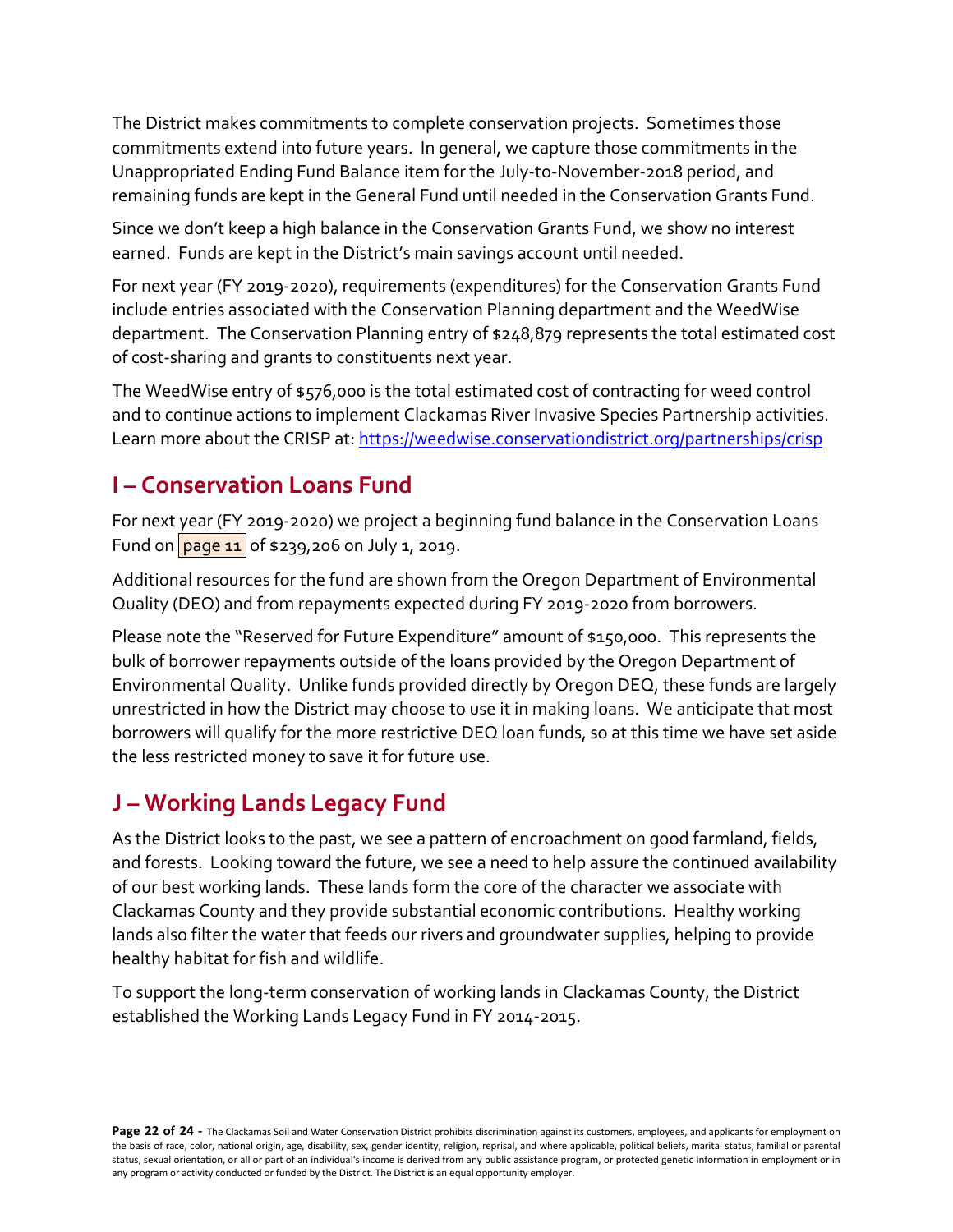Shown on  $\frac{1}{2}$  of the proposed budget, we anticipate no activity next year (FY 2019-2020). In contrast, activity in the current fiscal year is significant due to the pending acquisition of the Eagle Creek Community Forest property.

# <span id="page-22-0"></span>**K – Building Reserve Fund**

The Building Reserve Fund is where the District saves money toward acquiring property and/or building a facility that will allow the District to provide better service to our customers.

The Oregon Department of Revenue says:

*"A reserve fund accumulates money to pay for any service, property, or equipment that your local government can legally perform or acquire. It functions as a savings account. A resolution or ordinance of the governing body is needed to set up a reserve fund. The reserve fund must have a specific purpose, such as the purchase and repair of road maintenance equipment. Once money is placed in a reserve fund, it can only be spent for the specific purpose of the fund. Purchases are made directly out of the reserve fund. At least every 10 years, the governing body must review the fund and declare whether or not the fund is still needed."*

Established in 2007, the District's Building Reserve Fund is used to accrue monies for the benefit of leasing, acquiring, constructing, remodeling or making capital improvements to real property of the District. This reserve fund may enable the District to purchase or construct a building for its use in future years instead of renting office space.

The Building Reserve Fund was reviewed by the Board of Directors in March 2017; the Board voted to renew the fund for another 10 years.

Resources and requirements for next year (FY 2019-2020) are shown on  $\log q_1$  of the proposed budget.

Resources (revenue) are a combination of funds carried over (working capital), transfers from the General Fund, interest, and a loan. The loan is for the construction of a new, permanent office, meeting, and education facility (the Conservation Resource Center) on the District's property in Beavercreek, Oregon. The District anticipates earning significant interest on funds while construction proceeds.

The construction of the Conservation Resource Center will place an unusual financial burden on the District because we will be occupying our leased office space while the new Center is being constructed. That means we will be paying for our regular lease and associated costs totaling about \$100,000 while we are also beginning to repay the loan used to fund the construction of the Center.

During planning discussions, the District's Board of Directors looked 50 years forward. The Board realized that leasing costs for an office and meeting space would continue to rise. Management projects that the current office space will cost approximately the same amount as the loan payment in about 15 years; after that time, it will be less costly to own and operate